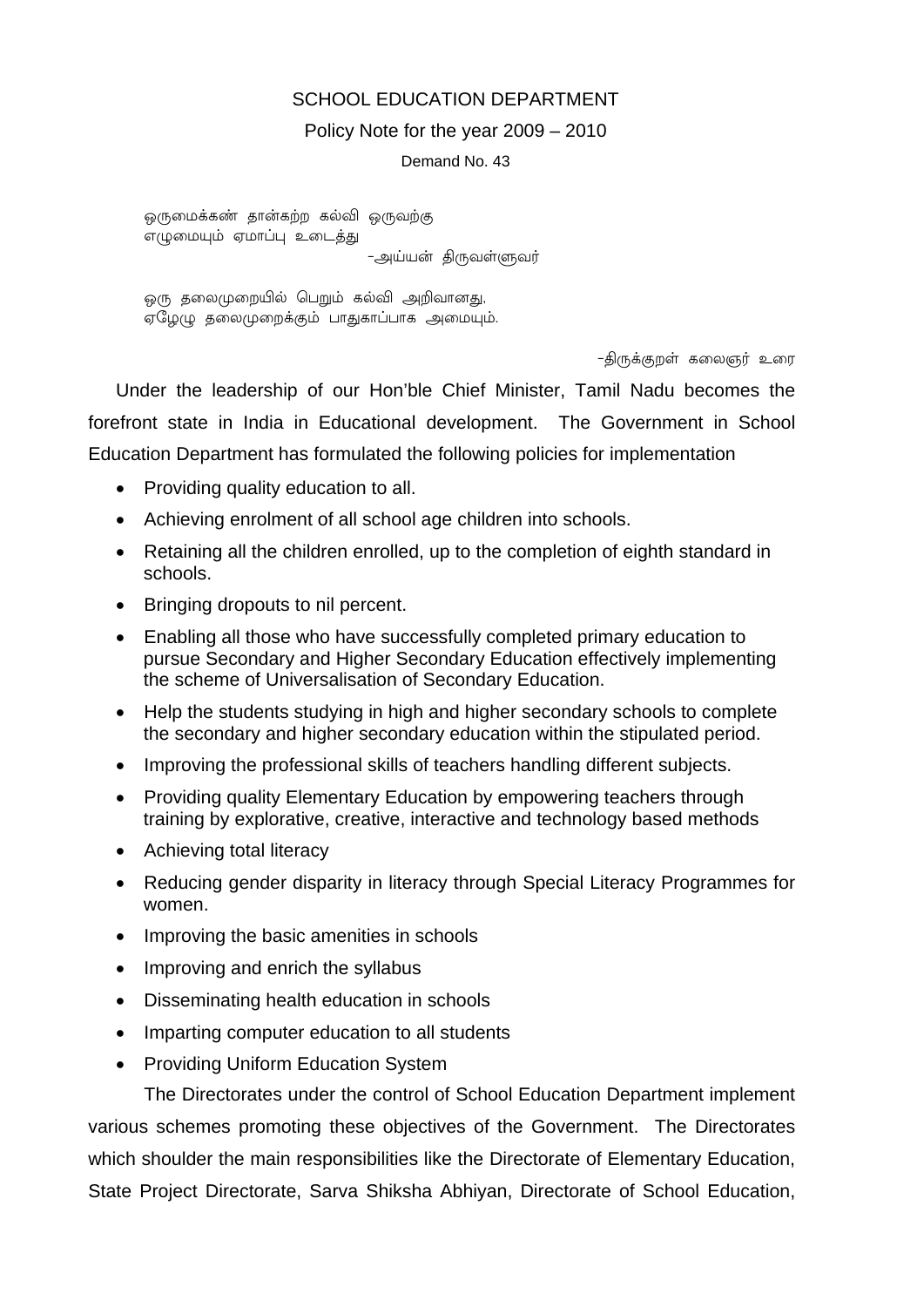Directorate of Matriculation Schools, Directorate of Non-formal and Adult Education and other Directorates which provide resource and service support like Directorate of Teacher Education, Research and Training, Directorate of Government Examination, Teachers Recruitment Board, Tamil Nadu Text Book Corporation and Directorate of Public Libraries endeavour to enable Tamil Nadu achieve new heights in the field of education.

## **FINACIAL OUTLAY**

The outlay for School Education in 2009-2010 in Demand No.43 is Rs.9147.58 crore. Of this Rs.1063.23 crore is under Plan Schemes.

| <b>Budget Estimate 2009-10</b> |          |                                                  |                   |           |           |  |
|--------------------------------|----------|--------------------------------------------------|-------------------|-----------|-----------|--|
|                                |          |                                                  | (Rupees in Lakhs) |           |           |  |
|                                |          | <b>Head of Account</b>                           | Plan              | Non-plan  | Total     |  |
| 2059                           |          | <b>Public Works</b>                              | 0.00              | 3335.00   | 3335.00   |  |
| 2202                           |          | <b>General Education</b>                         |                   |           |           |  |
|                                | 01       | <b>Elementary Education</b>                      | 45943.96          | 402724.51 | 448668.47 |  |
|                                | 02       | Secondary Education                              | 30513.93          | 396697.90 | 427211.83 |  |
|                                | 04       | <b>Adult Education</b>                           | 14.92             | 101.40    | 116.32    |  |
|                                | 05       | Language<br>Development                          | 2.53              | 725.12    | 727.65    |  |
|                                |          | <b>Total - General Education</b>                 | 76475.34          | 800248.93 | 876724.27 |  |
| 2204                           |          | Sports & Youth Services                          | 321.59            | 185.39    | 506.98    |  |
| 2205                           |          | Art & Culture                                    | 50.00             | 3517.36   | 3567.36   |  |
| 2225                           |          | Welfare of SC & ST and<br>other Backward Classes | 3251.22           | 25.86     | 3277.08   |  |
| 2235                           |          | Social Security and Welfare                      | 0.00              | 513.21    | 513.21    |  |
| 2251                           |          | Secretariat - Social Service                     | 0.00              | 525.21    | 525.21    |  |
| 4202                           |          | Capital Outley                                   | 26224.67          | 0.00      | 26224.67  |  |
| 7610                           | Servants | Loans to Government                              | 0.00              | 5.00      | 5.00      |  |
| 7615                           |          | Miscellaneous Loans                              | 0.00              | 0.50      | 0.50      |  |
|                                |          | <b>ADD - Recoveries</b>                          |                   |           | 79.22     |  |
|                                | Total    |                                                  | 106322.82         | 808356.46 | 914758.50 |  |

## **PART II SCHEMES FOR THE YEAR 2009 - 2010**

| SI.<br>No.                  | Details of the Scheme                            | <b>Allocated</b><br>outlay<br>(Rs. in<br>Lakhs) |
|-----------------------------|--------------------------------------------------|-------------------------------------------------|
|                             | <b>Secretariat - School Education Department</b> |                                                 |
| 1.                          | Computerisation of School Education              | 5.10                                            |
|                             | Department, Secretariat                          |                                                 |
| 2.                          | Provision of Air conditioner to Server Room      | 0.30                                            |
|                             | in School Education Department, Secretariat      |                                                 |
| <b>Elementary Education</b> |                                                  |                                                 |
| 3.                          | Additional funds requirement for construction    | 119.66                                          |
|                             | of buildings of District Elementary              |                                                 |
|                             | <b>Educational Offices and Assistant</b>         |                                                 |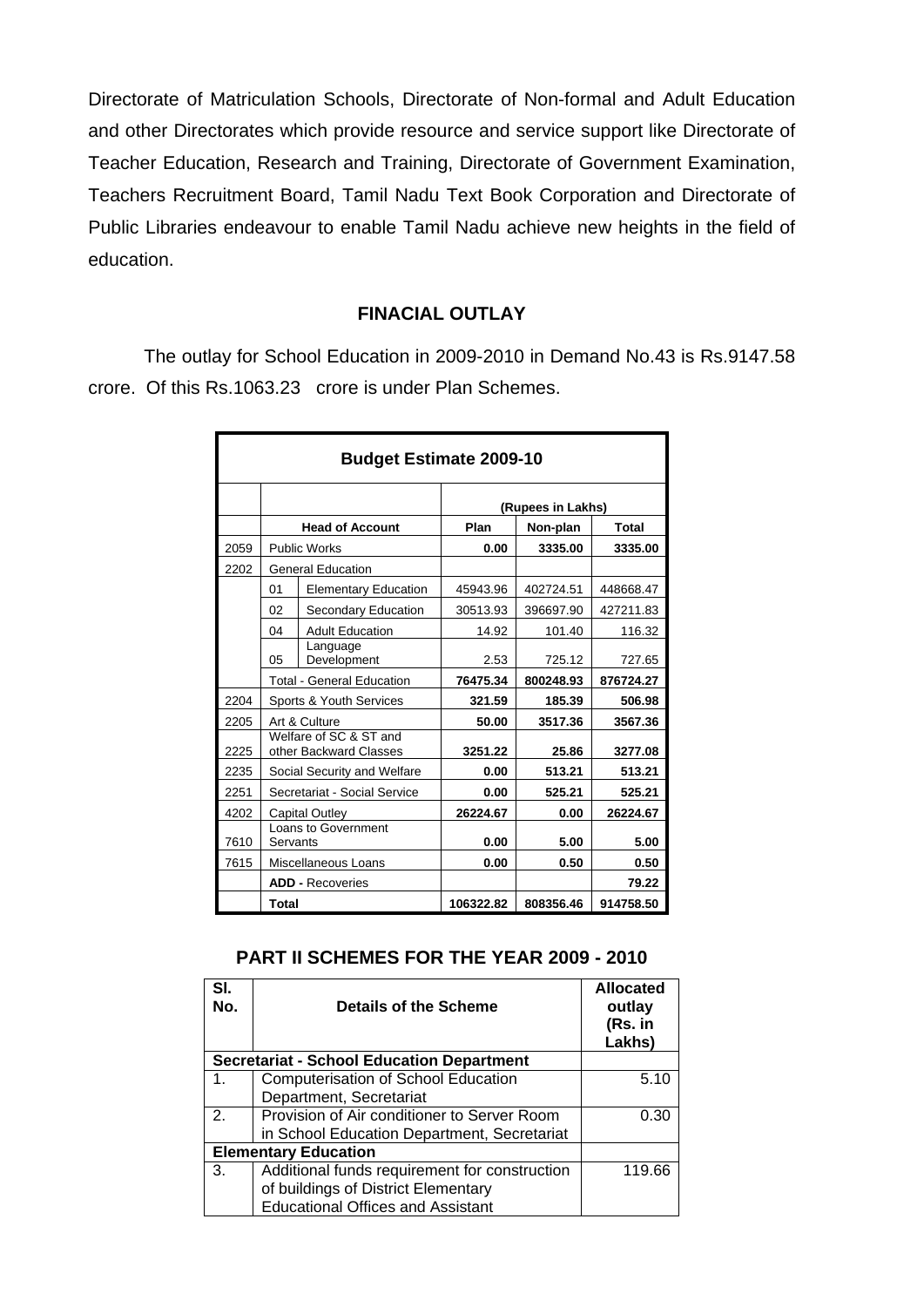|     | <b>Elementary Educational Offices</b>                                                              |        |
|-----|----------------------------------------------------------------------------------------------------|--------|
| 4.  | Provision of TVS Printers for 300 AEEO's                                                           | 36.00  |
|     | <b>Offices</b>                                                                                     |        |
| 5.  | <b>Computer training to District Elementary</b>                                                    | 0.53   |
|     | <b>Educational Office Staffs</b>                                                                   |        |
| 6.  | <b>Training to Assistant Elementary Educational</b>                                                | 4.17   |
|     | Officers and Additional Assistant Elementary                                                       |        |
|     | <b>Educational Officers</b>                                                                        |        |
|     | <b>School Education</b>                                                                            |        |
| 7.  | Provision of Science Equipments for 100                                                            | 40.00  |
| 8.  | Government High Schools<br>Provision of Lab Equipments for 100                                     | 100.00 |
|     | <b>Government Higher Secondary Schools</b>                                                         |        |
| 9.  | Increasing Library Facilities for 100                                                              | 40.00  |
|     | High/100Higher Secondary Schools                                                                   |        |
| 10. | Provisions of Mathematical Laboratory for 50                                                       | 100.00 |
|     | Government High Schools and 50                                                                     |        |
|     | Government Higher Secondary Schools                                                                |        |
| 11. | Administrative Training and Institutional                                                          | 30.00  |
|     | Planning Programme for Headmasters of                                                              |        |
|     | High/Higher Secondary Schools                                                                      |        |
| 12. | Training Programme to English Teachers                                                             | 20.00  |
|     | regarding English Language Lab and                                                                 |        |
|     | <b>English Phonology</b>                                                                           |        |
| 13. | Provision of Computer Aided Language                                                               | 52.00  |
|     | Learning Laboratories for 500 Government                                                           |        |
| 14. | <b>Higher Secondary Schools</b>                                                                    |        |
|     | Construction of New Office Building for the<br><b>Chief Educational Office Tiruvallur District</b> | 78.00  |
|     |                                                                                                    |        |
|     | <b>Government Examinations</b>                                                                     |        |
| 15. | Purchase of 2 Photo Copier Machines (Xerox                                                         | 1.20   |
|     | Machines) for Directorate.                                                                         |        |
| 16. | Purchase of Heavy type Steel Record Rack                                                           | 5.00   |
|     | for the Record Room of the Directorate                                                             |        |
| 17. | Purchase of 750 nos Steel Almirah (Double                                                          | 75.00  |
|     | Lock System) for keeping the Question                                                              |        |
|     | Papers under the safe custody of Custodian                                                         |        |
|     | at custodian Point                                                                                 |        |
|     | <b>Public Libraries</b>                                                                            |        |
| 18. | Provision of Air Conditioning facility to Text                                                     | 20.00  |
|     | Book section in third floor of Connemara<br>Public Library                                         |        |
|     | <b>Education Research &amp; Training</b>                                                           |        |
| 19. | Upscaling the Dilapidated infrastructure of                                                        | 60.00  |
|     | the Government Teacher Training Institutes                                                         |        |
| 20. | Strengthening the Computerization of                                                               | 2.75   |
|     | Directorate of Teacher Education, Research                                                         |        |
|     | and Training                                                                                       |        |
|     | <b>Matriculation Schools</b>                                                                       |        |
| 21. | Provision of one Photocopier to Directorate                                                        | 1.50   |
|     | of Matriculation School                                                                            |        |
|     | <b>Non-Formal and Adult Education</b>                                                              |        |
| 22. | Purchase of 4 Computers for the use of                                                             | 1.60   |
|     | Directorate of Non Formal and<br>Adult                                                             |        |
|     | Education                                                                                          |        |
|     | <b>Teachers' Recruitment Board</b>                                                                 |        |
| 23. | Purchase of 5 Computers and accessories                                                            | 2.25   |
|     | for Office use of Teachers Recruitment                                                             |        |
|     | Board                                                                                              |        |
| 24. | Provision of 2 new Air conditioners<br>with                                                        | 0.80   |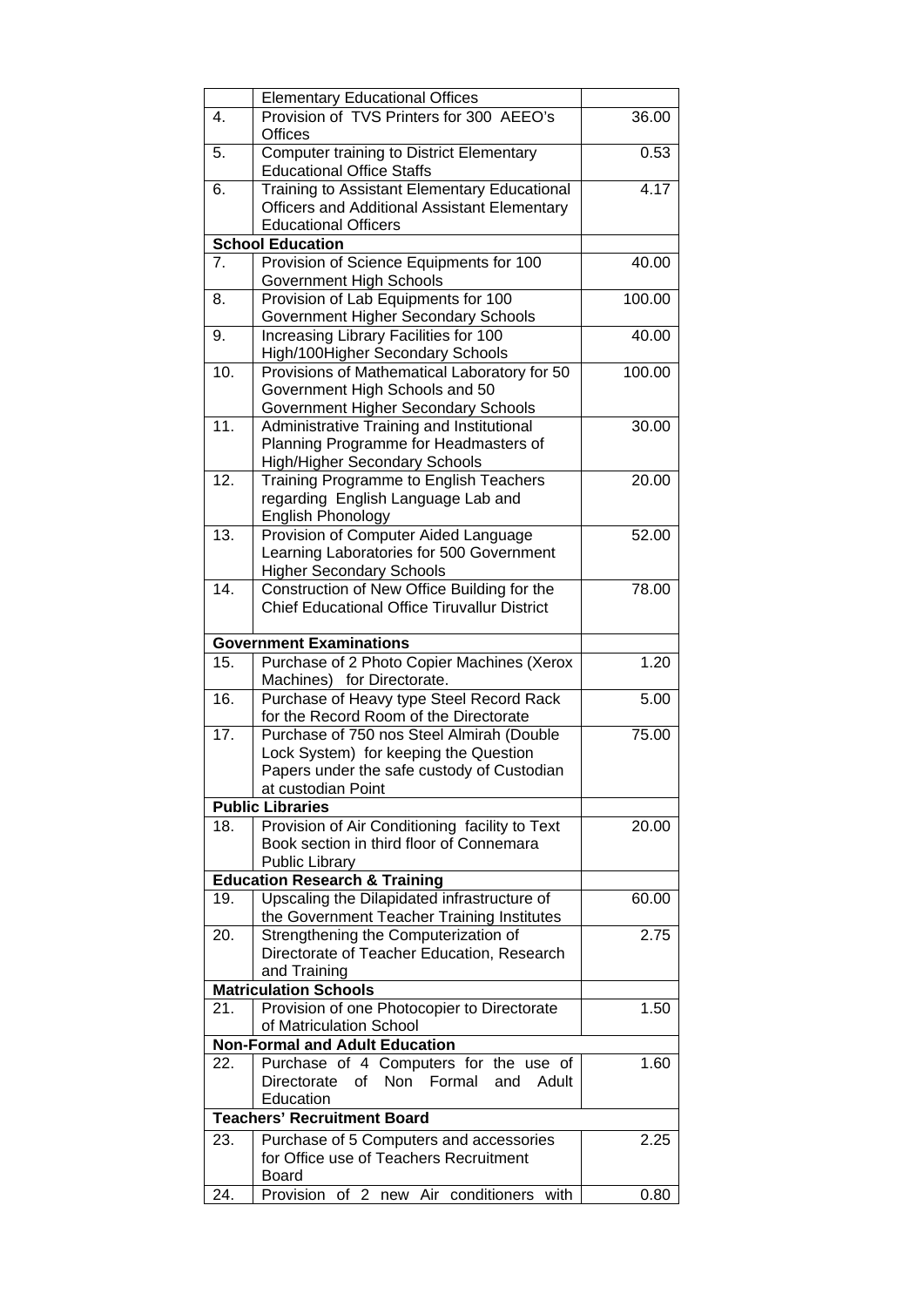|     | installation charges for use of Computer<br>Room in section Teachers Recruitment<br><b>Board</b>                     |        |
|-----|----------------------------------------------------------------------------------------------------------------------|--------|
| 25. | Purchase of touch screen computer system<br>for the use of the candidate coming to TRB<br>regarding various enquires | 1.00   |
| 26. | Modernization of Teachers' Recruitment<br>Board by purchasing of Furniture and File<br>racks.                        | 2.00   |
| 27. | Purchase of One New Photocopier                                                                                      | 1.50   |
|     | Total                                                                                                                | 800.36 |

# **ACHIEVEMENTS OF THE GOVERNMENT**

### **2006 – 2007**

- ¾ Computers have been provided to 1880 Government Higher Secondary Schools and 1525 Government High Schools.
- $\triangleright$  Teachers employed on contract basis and paid consolidated pay in Government and Government aided schools have been paid time scale of pay from 1.6.06.
- $\triangleright$  Law has been enacted to make Tamil as a compulsory subject from std 1 to 10.
- $\triangleright$  The scheme of free text books has been extended to students studying in self financing institutions, recognised by Tamil Nadu Government, adopting the State syllabus and Tamil as Medium of Instruction.
- $\geq 120$  Middle Schools have been upgraded as High Schools and 120 High School have been upgraded as Higher Secondary Schools.
- $\triangleright$  The number of copies of books purchased by the Public Libraries have been enhanced to 1000.
- $\triangleright$  Transparent counseling for the transfer of teachers.
- ¾ 7635 teachers have been selected and appointed through Teachers' Recruitment Board / Employment Exchanges.
- $\triangleright$  Law has been enacted to celebrate Perunthalaivar Kamaraiar's birthday as 'Education Development Day' in schools.
- ¾ 7979 BT teachers have been appointed for classes 6,7,8 in Government High / Higher Secondary schools through Teachers' Recruitment Board through Employment Exchange seniority basis under SSA scheme.
- $\geq$  525 BT Tamil teacher posts have been sanctioned for High Schools and filled up.
- ¾ 500 Block Resource teachers have been transferred to High/Higher Secondary schools on seniority basis.
- ¾ Buildings have been constructed under SSA scheme for 1075 Cluster Resource .Centres in 2006-07.
- $\triangleright$  14354 additional class rooms have been constructed under SSA scheme during 2006 – 07.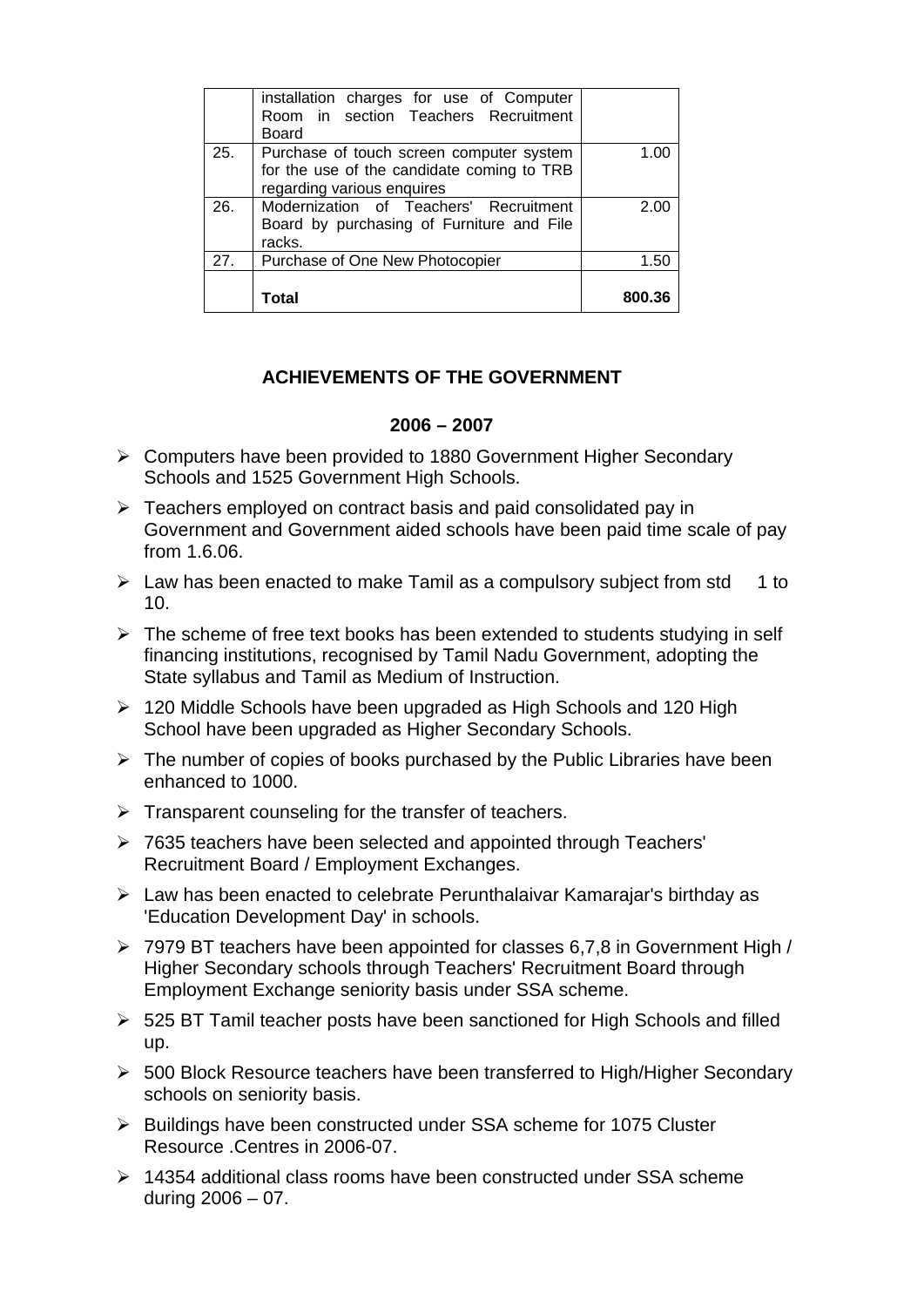¾ 207 Part time and village librarians in Public Libraries Department who have completed 5 years of service in consolidated pay have been brought into regular time scale of pay as Grade III librarian.

# **2007-2008**

- $\geq 100$  middle schools have been upgraded as High Schools and 100 High Schools have been upgraded as Higher Secondary Schools.
- $\triangleright$  State Modern Library construction work is started.
- $\triangleright$  Examination fee has been abolished for 10th and 12th std tamil medium students.
- ¾ Activity Based Learning have been introduced in all schools from 1 to 4th standards.
- $\triangleright$  Special training has been imparted to the students belonging to 8 Educationally backward Districts
- $\triangleright$  The ratio for the direct recruitment and promotion for Assistant Elementary Educational Officers has been fixed as 30:70
- ¾ Filling up of 13683 teachers posts in Elementary Education Department and School Education Department have been completed.
- ¾ Secondary Grade teachers having graduation in Commerce and Economics with B.Ed. qualification have been given promotion as BT teachers and middle school Head Masters.
- ¾ It is proposed to establish State Institute of Educational Management and Training (SIEMAT) for imparting management training to the staff of School Education Department.
- $\triangleright$  As part of NABARD Bank's assistance Rs.50 crores has been released for providing buildings, drinking water facilities, laboratories, toilets, compound walls and furniture to 443 Government High / Higher Secondary Schools.
- $\triangleright$  Benches / Tables for students and tables / chairs for teachers have been provided thro' TANSI to 15845 classrooms in 1583 Government High/ Higher Secondary Schools.
- ¾ Computers and accessories have been provided to 1000 Government High/Higher Secondary Schools.
- ¾ Rs.2000/- cash prize has been awarded through Parent Teachers' Association to those High/Higher Secondary Schools, achieved 100% pass ratio.
- $\triangleright$  Yoga training is being given to students.
- $\triangleright$  'Life Skill Education' is being taught to students.
- $\triangleright$  Best teachers award has been enhanced from Rs.2000/- to Rs.5000/-
- ¾ School Improvement conference have been conducted in 8 Districts.
- ¾ 5 additional posts of Inspector of Matriculation Schools have been created.
- $\triangleright$  Rs.20.21 crores have been provided to DTERT for buildings in service training research and purchase of books and computers.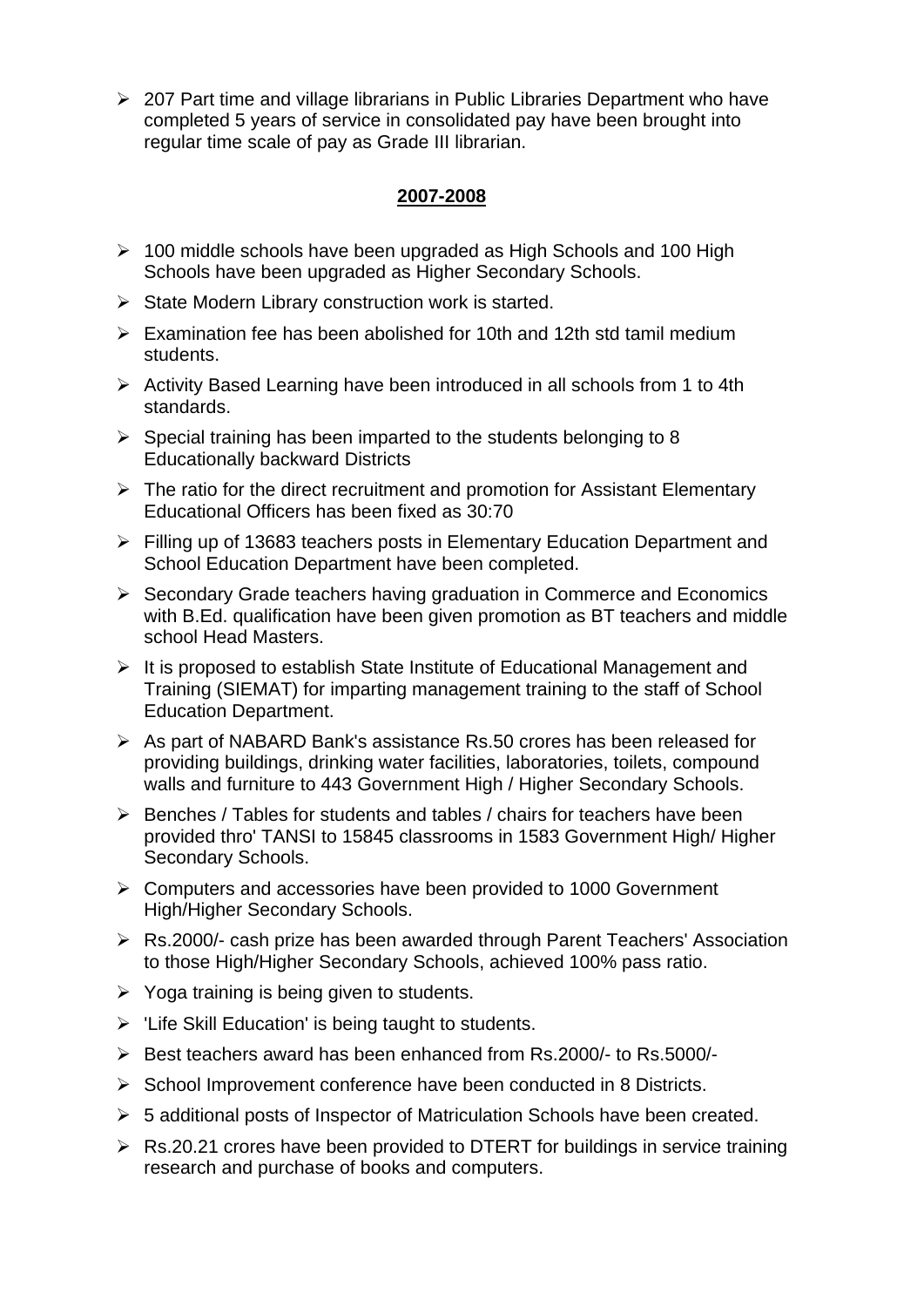- $\triangleright$  A separate District Institute of Education and Training has been established exclusively for Dharmapuri District.
- $\triangleright$  An ad-hoc rule has been framed for Directorate of Teacher Education, Research and Training.
- $\geq$  76 new Libraries have been opened.
- ¾ Book Exhibitions have been conducted in Madurai and Coimbatore **Corporations**
- ¾ 27 Part-time Librarians appointed through Employment Exchanges who have completed 5 years of service have been appointed as Village Librarians.
- ¾ Library Improvement Conferences have been conducted in Coimbatore, Theni and Trichy.
- $\triangleright$  Computers have been installed for the use of readers in 30 District Central Libraries. Internet sections have also been established.
- $\geq 12$  lakhs students have been benefited under Summer Camps organized by Sarva Shiksha Abhiyan.
- ¾ Tamil Text Books are supplied free of cost from standards 1 -12 to all students studying in Matriculation / Matriculation Higher Secondary Schools at a cost of Rs.2.25 crores.

### **2008-2009**

- $\triangleright$  Computers have been provided as reward to 1000 top ranking Tamil medium students district wise in the 10th Standard Public Examination
- $\geq 5$  minutes extra time for filling up of particulars of candidates as stress free time has been provided for the students appearing for Xth and 12th Std Public examination, from march 2009, in addition to 10 minutes extra time already granted to go through the Question papers
- $\geq 100$  Middle Schools have been upgraded as High Schools and 100 High Schools have been upgraded as Higher Secondary Schools
- ¾ Establishment of 500 Computer aided Language Learning Labs in Higher Secondary Schools
- ¾ Out of 6650 Middle Schools, Computers have been provided to 2200 Government/Punjayat Union Middle Schools in the first instance
- $\triangleright$  Government have decided to establish a separate Welfare Board for the Welfare of Book Publishers, Book distributors and the labourers working in the field
- ¾ Abolition of Special Fees collected from students of 6 to 12th Standard studying in the Government / Government aided Schools.
- ¾ 176 Agricultural Instructors were appointed in Government Higher Secondary Schools to teach Agriculture subject in Vocational Stream.
- ¾ To promote Computer Education in schools, 1686 Computer Instructors were appointed through Teachers' Recruitment Board
- ¾ Naming of School Buildings constructed during the Academic Year 2008-2009 as "Anna Centenary Memorial Building"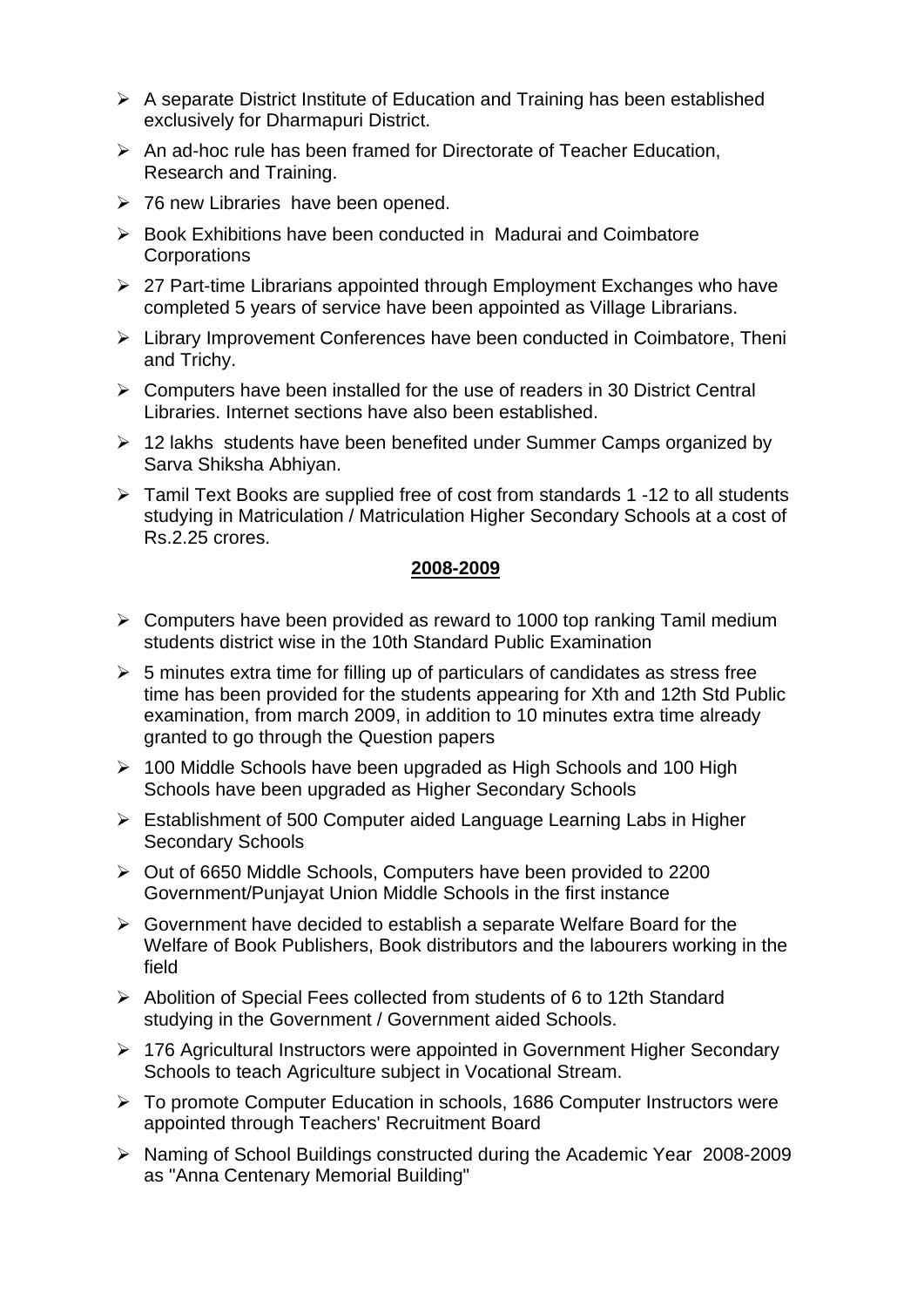- ¾ Orders have been issued to bear the Electricity Charges of Panchayat Union Elementary and Middle Schools by the Government
- ¾ Renovation works have been undertaken in Panchayat Union Elementary and Middle Schools in Town Panchayats
- ¾ 1005 Elementary Schools have been upgraded into Middle Schools and 1577 new posts of Graduate Teachers have been created
- ¾ Orders have been issued to sanction 9387 teaching posts in the year 2008- 2009
- ¾ School Improvement Scheme has been introduced in Government Schools with private participation
- $\triangleright$  E-governance has been introduced in School Education Department
- $\geq$  5949 Class rooms and toilets have been constructed at a cost of Rs.192/-Crores under Sarva Shiksha Abhiyan
- $\triangleright$  Libraries have been opened in all the Samathuvapuram Villages
- $\geq 100$  Village Libraries have been upgraded into Branch Libraries
- ¾ Construction of District Library Buildings and District Library Office at Krishnagiri and Erode at a cost of Rs.2/- Crores
- ¾ Construction of 47 Library Buildings at a cost of Rs.5.31 Crores
- $\triangleright$  Maintenance works have been undertaken at a cost of Rs. 2/- crores in the District Libraries

## **POLICY AND SCHEMES**

## **1. ELEMENTARY EDUCATION**

Education is an important component in the process of human development. The state has a policy objective of universal elementary education through the enrolment and retention of all children in the age group of 6 – 14. The State shall provide free and compulsory education to all children of the age of six to fourteen years in accordance with Article 21 of the Constitution of India. The Compulsory Education Act is already in force to achieve this constitutional obligation with a missionary zeal. The State Government have taken concrete steps and series of initiatives to provide Quality Education for All.

## **1.1. Vision and Mission**

The objectives of the Plan for Elementary education are

- 1. to achieve universal enrolment and retention
- 2. to ensure education of desirable quality
- 3. to concentrate on the child's overall emotional, social and physical development along with cognitive skills
- 4. to reach the un-reached and to ensure social inclusion
- 5. to improve the basic amenities in all schools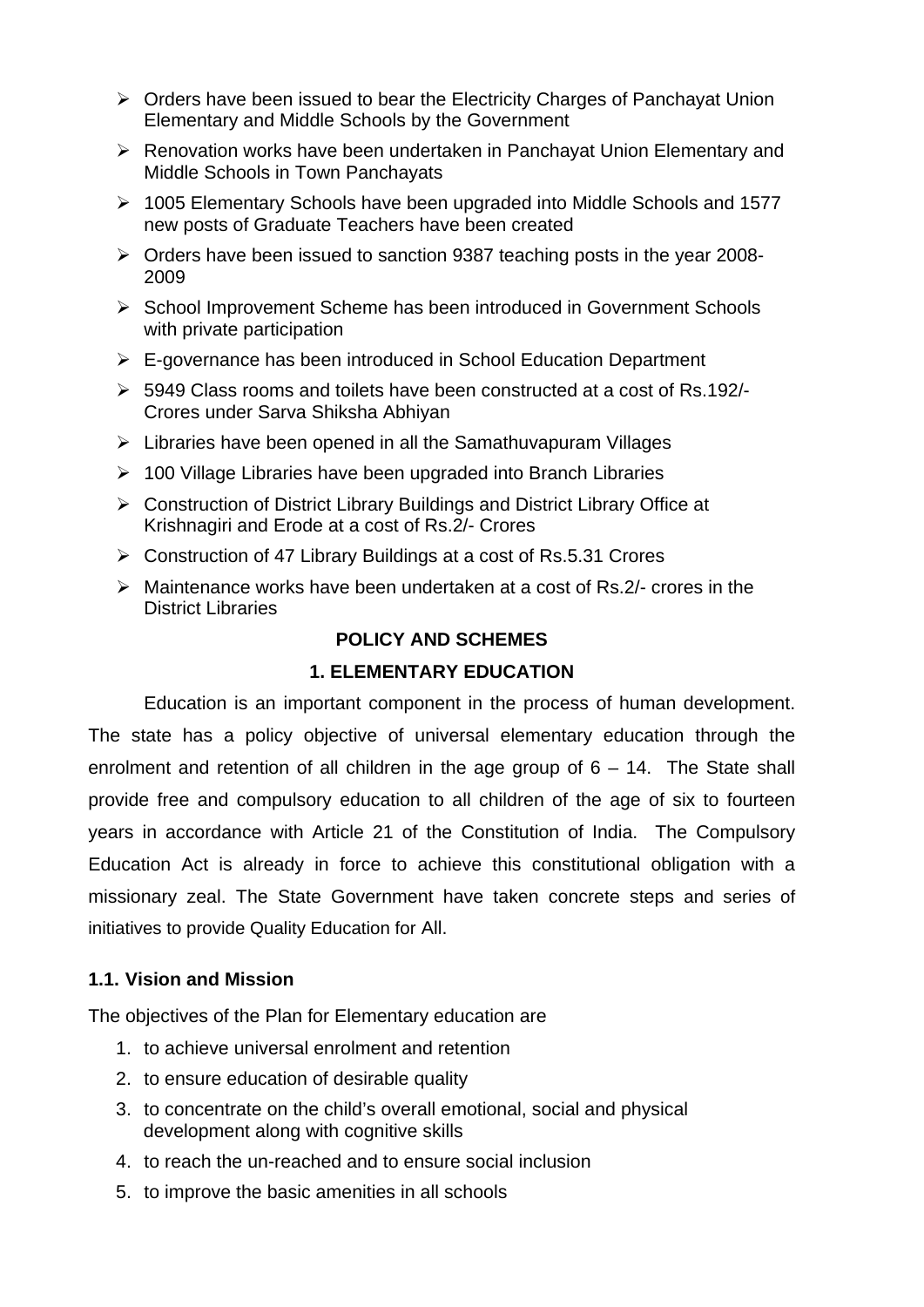6. to bridge all gender and social gaps in elementary education.

| Year    | <b>Primary School</b> | <b>Middle School</b> |
|---------|-----------------------|----------------------|
| 2006-07 | 126                   | 234                  |
| 2007-08 | 210                   | 338                  |
| 2008-09 |                       | 1005                 |

## **1.2. Opening of new Primary and Middle Schools**

## **1.3. Appointment of Teachers**

 Top priority has been given to the filling up of posts of teachers, which is vital for the strengthening of schools. In this direction, the vacancies of Secondary Grade and B.T. posts are being filled up through transparent counseling. The details of filling up of teachers posts from the Academic Year 2006-2007 are given below:-

|                  | Details of Teachers' posts        |                     |                                          |  |  |
|------------------|-----------------------------------|---------------------|------------------------------------------|--|--|
| Academic<br>Year | Secondary<br><b>Grade Teacher</b> | Graduate<br>Teacher | Physical<br>Education<br><b>Teachers</b> |  |  |
| 2006-2007        | 2353                              | 2435                |                                          |  |  |
| 2007-2008        | 5882                              | 4124                | 40                                       |  |  |
| 2008-2009        | 5773                              | 3331                | 63                                       |  |  |
| 2009-2010        | 1943                              | 3209                | 14                                       |  |  |

# **1.4. Activity Based Learning**

 As a result of joint efforts of Sarva Shiksha Abhiyan and Directorate of Elementary Education, a new innovative methodology, namely Activity Based Learning, has been introduced in schools. The salient features of this methodology are:

- $\triangleright$  Child centered:
- $\triangleright$  Task based:
- $\triangleright$  Focuses on curiosity, creativity, collaboration, and self confidence;
- $\triangleright$  Leads to Joyful learning;
- $\triangleright$  Makes the school an oasis of respect and encouragement.

# **1.5. Capacity Building of Teachers**

 A high quality learning experience in a child-centred environment is possible, only in an atmosphere where the teacher is well equipped. In-service trainings under the aegis of SSA are conducted in collaboration with Directorate of Teacher Education, Research and Training (DTERT), to enhance the role of teacher as a facilitator.

# **Welfare Schemes**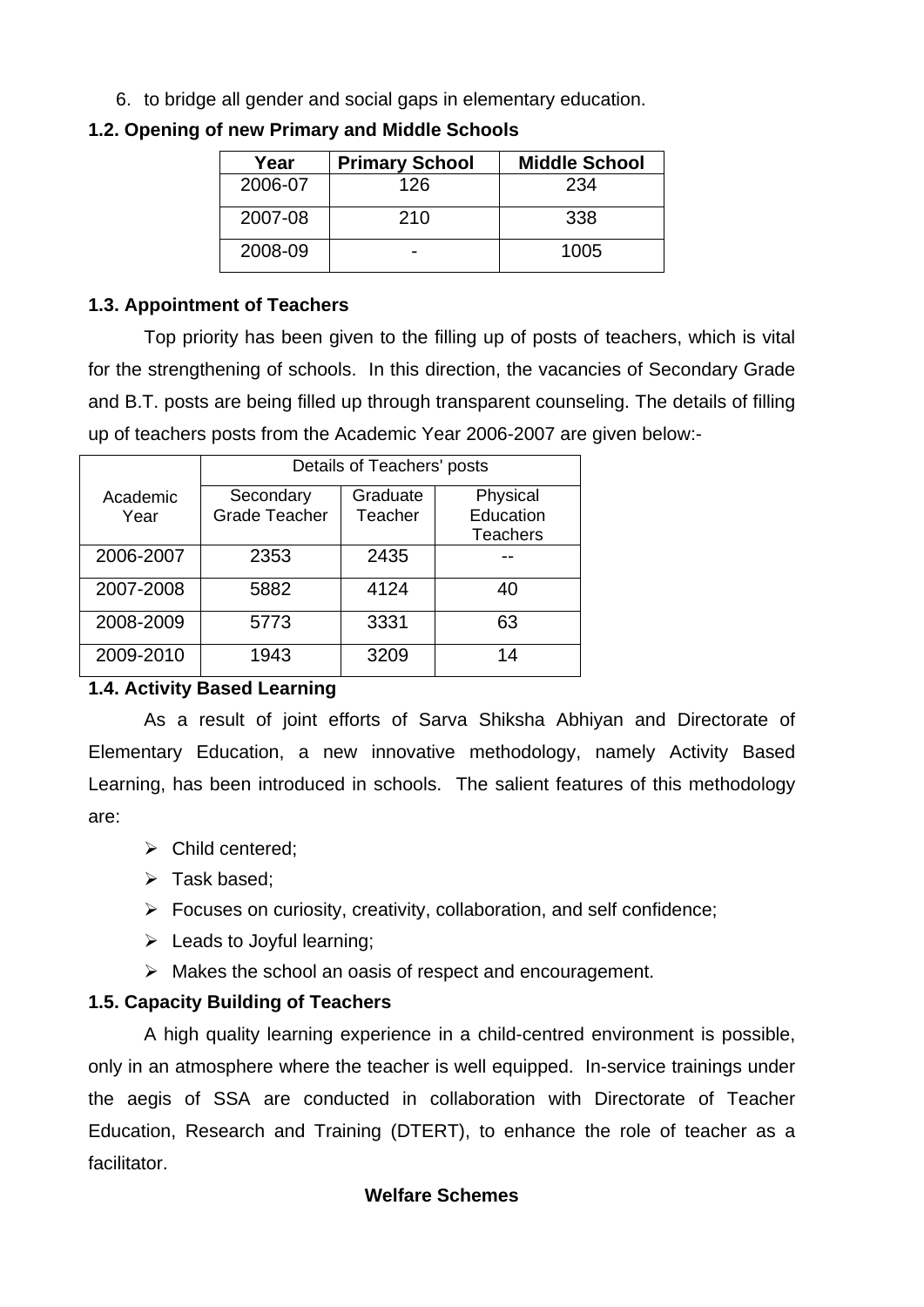The Government, based on the conviction that a child's development is linked with social progress, have implemented several welfare schemes, for the benefit of the School Children.

### **1.6. Free Noon Meal Scheme**

Tamil Nadu has been the pioneer in introducing the Noon-Meal Scheme. This scheme covers nearly 43,76,987 children. The children are now given three eggs or three bananas per week along with the Noon Meal, from July  $15<sup>th</sup>$  2006, the Birthdav of Karmaveerar Kamarajar. As a result of the scheme, enrolment rate has increased and dropout rate has decreased.

#### **1.7. Free Supply of Text Books**

 The scheme of free supply of textbooks covers all children studying in Government and Government Aided Schools including self financing sections in aided schools and recognised self financing institutions adopting the State syllabus. 46,80,244 students are benefited in this scheme.

#### **1.8. Free Supply of Uniforms**

 For the welfare of the students studying in Primary and Middle Schools, the State has introduced free supply of uniforms to the students enrolled in the noon meal scheme. 41,65,272 students are benefited in this scheme.

## **1.9. Free Bus Pass**

 The free Bus Pass scheme covering students from Std I to XII studying under the State Board syllabus has enabled access to schools easy. 2,81,783 students are benefited in this scheme

### **1.10. Mobile Library and Science Vans**

 To enhance the productive effects of schooling through the reading habit, books are distributed through mobile libraries in collaboration with the Directorate of Public Libraries. The Science Vans, which are mobile classrooms attached to District Elementary Education Offices, impart Science education to students in the Primary and Upper Primary classes, enabling them to grip with the advancements in the field of Science and Technology.

### **1.11. Nursery and Primary Schools**

 5,534 number of Primary and Nursery schools are functioning in the State. The Government is keen that schools be zones of safety for children and accordingly well defined norms have been formulated in the Interests of children for granting recognition to these schools without delay.

### **1.12. Best School Award**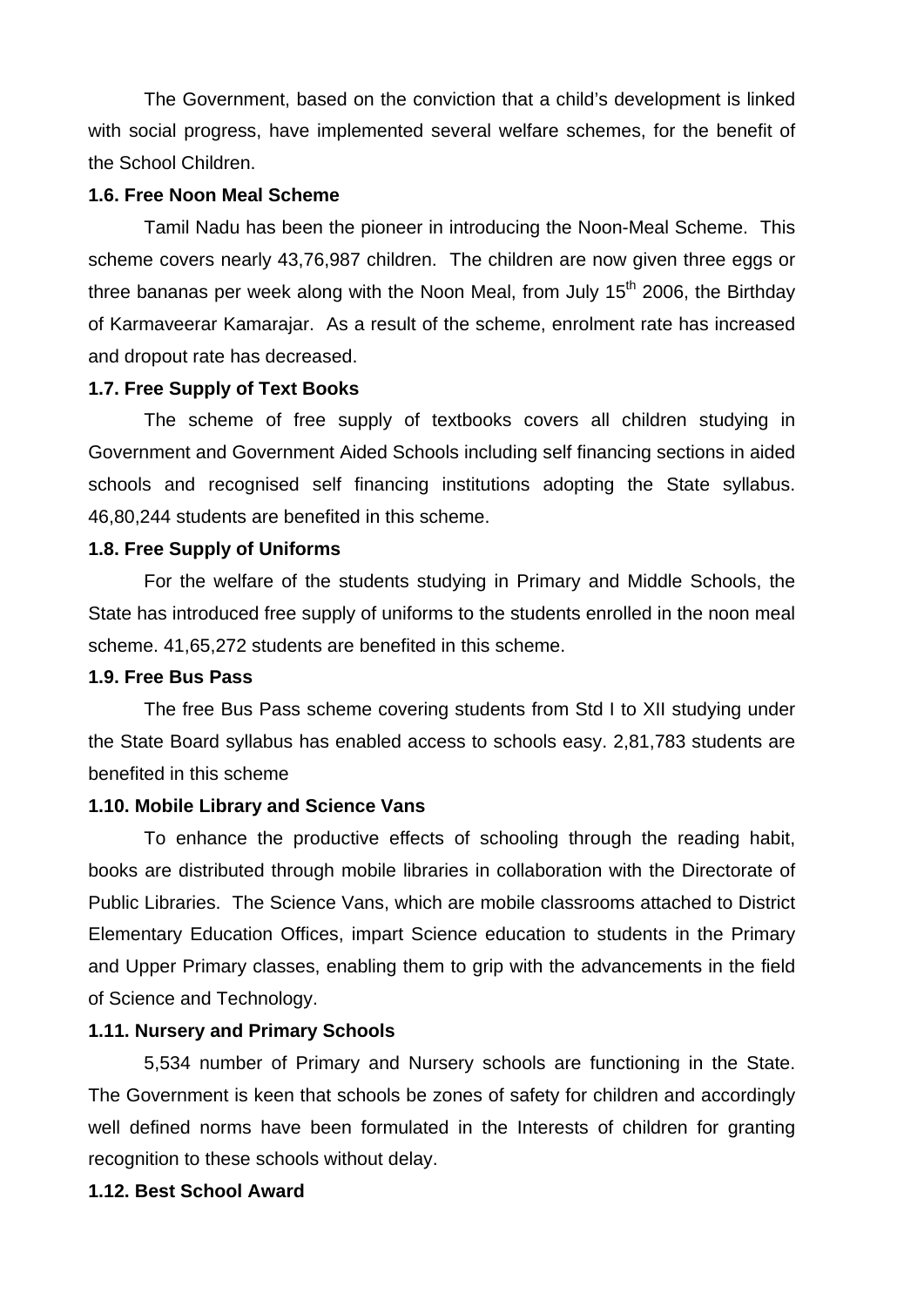With a view to promote all round excellence, three best schools are selected in every district for the Best School Award. The parameters for selection are:-

- Increase in enrolment with special reference to SC/ST or Girl Children
- Increase in the Retention Rate
- Increase in Completion Rate
- Decrease in Drop Out Rate
- Parent Teacher Association Activities
- Enlisting and enriching Community Participation
- Introduction of innovative practices both in scholastic and non scholastic areas for the all round development of the child.

# **SARVA SHIKSHA ABHIYAN**

*Sarva Shiksha Abhiyan Mission* is a special educational intervention implemented for achieving *Universal Elementary Education.* Tamil Nadu has recorded consistent progress in the implementation of various components under SSA.

Persistent efforts have been taken to achieve the following objectives of the Mission in all the districts.

# **1.13. Objectives:**

- To ensure all children in *School, Education Guarantee Centre, Alternative school, Back to School camp*.
- To Bridge all gender and social category gaps at primary stage.
- To Focus on Elementary Education of satisfactory quality with emphasis of education for life.
- Universal retention by 2010.

# **1.14. Achievements – 2008 – 2009**

## *Outlay & Expenditure*

Our State has spent Rs.844.569 crore during 2008-2009 for various activities.

# *Opening of schools & Appointment of Teachers*

- ❖ 1005 primary schools have been upgraded into middle schools.
- ❖ 1577 teacher posts have been created and teachers appointed.

# Civil Works

Construction of 9085 classrooms is in progress.

# *Enrolment of Out-of-school Children*

69,071 Out-of-school children have been enrolled and mainstreamed.

*Inclusive Education for the Disabled (IED)*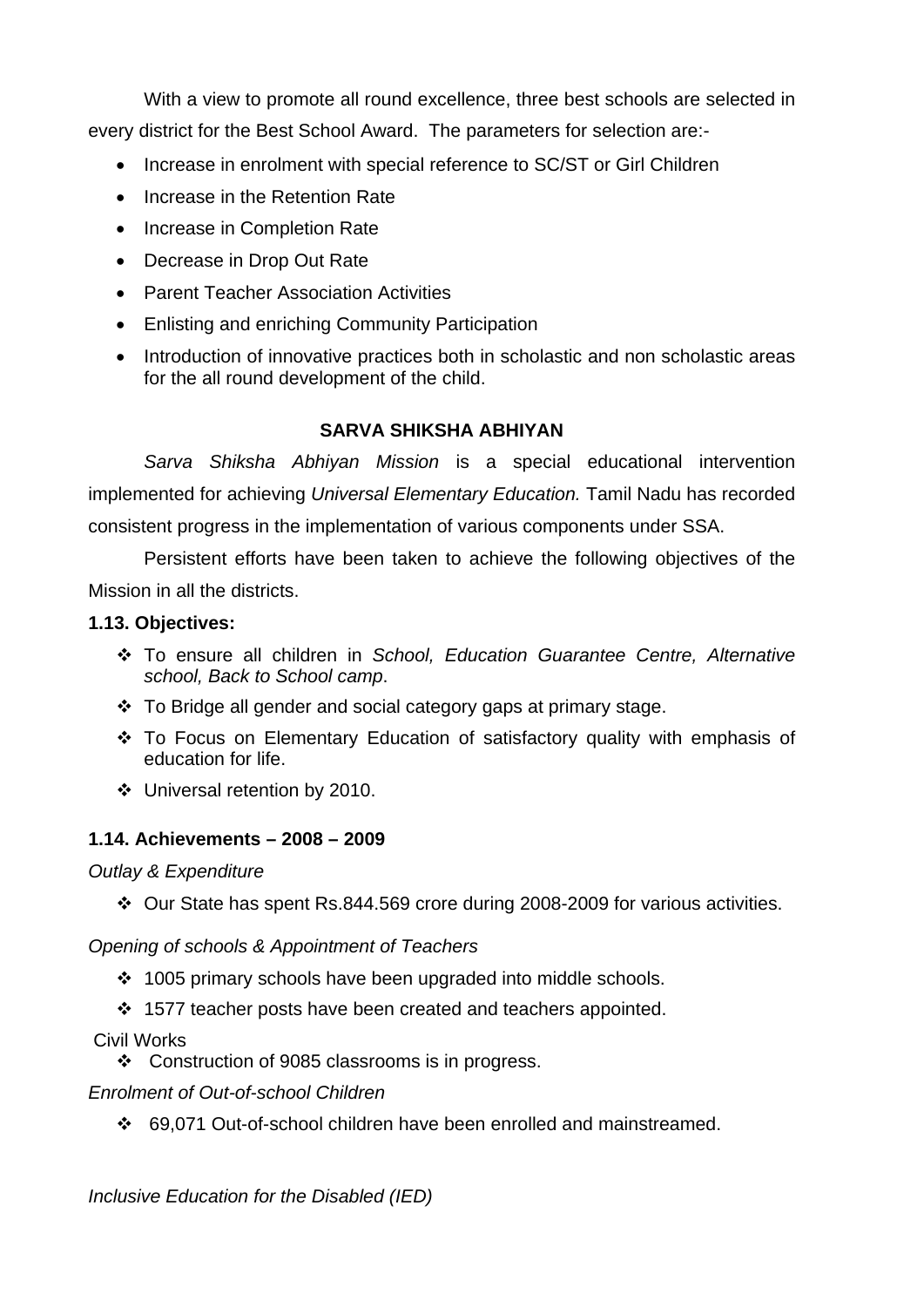- 40 NGOs involved in implementation of *Inclusive Education for the children with special needs*
- ❖ Assistive devices have been supplied to 19,400 children
- ❖ 17,083 children benefited through home-based training and education
- 304 day care centres functioning.

# *Teacher Training*

Need-based in-service training is given to nearly two lakh teachers every year.

# **1.15. Kasthurba Gandhi Balika Vidyalaya (KGBV) Scheme**

As a special intervention for enrolling out-of-school girls in the age group of 11- 14 years, *Kasthurba Gandhi Balika Vidyalaya (KGBV)* Scheme is implemented in 38 Educationally Backward Blocks in 11 districts. 2934 girls have been enrolled in 54 Residential schools. During 2008-09, the percentage of girls who passed VIII Std from these schools is 95%. They will be mainstreamed in IX Std in the current year.

# **1.16. Quality Interventions:**

The Government has taken continuous efforts towards improving quality in schools. *Activity Based Learning* (ABL) is being implemented in all the 37,486 primary schools across the State. *Active Learning Methodology* (ALM) is being implemented in VI, VII and VIII classes in all schools. There has been visible changes and complete transformation in the classroom processes with the children actively participating in their own learning and the teachers playing the role of facilitators. It has been observed that the confidence level among the children have greatly improved. The new curricula and pedagogic changes have been enthusiastically received, accepted by the teachers, learners and parents.

# **1.17. Improvement in Educational Indicators**

 At Primary level, the *dropout rate* has been reduced from 1.91% in 2005-06 to 1.23% in 2007-08 and at upper Primary level, the dropout rate has decreased from 4.08% in 2005-06 to 1.90% in 2007-08.

# **1.18. Important Activities proposed to be implemented in 2009-2010**

# *Civil Works*

- Buildings for Upper Primary schools upgraded during 2009-10.
- Provision of 3871 toilets and 437 Drinking water facilities to schools.
- Furniture to be provided to cover 9,29,940 children in VI to VIII classes.

# *Grants*

 Teaching Learning Equipment (TLE) grant of Rs.20,000 each to 5 new primary schools.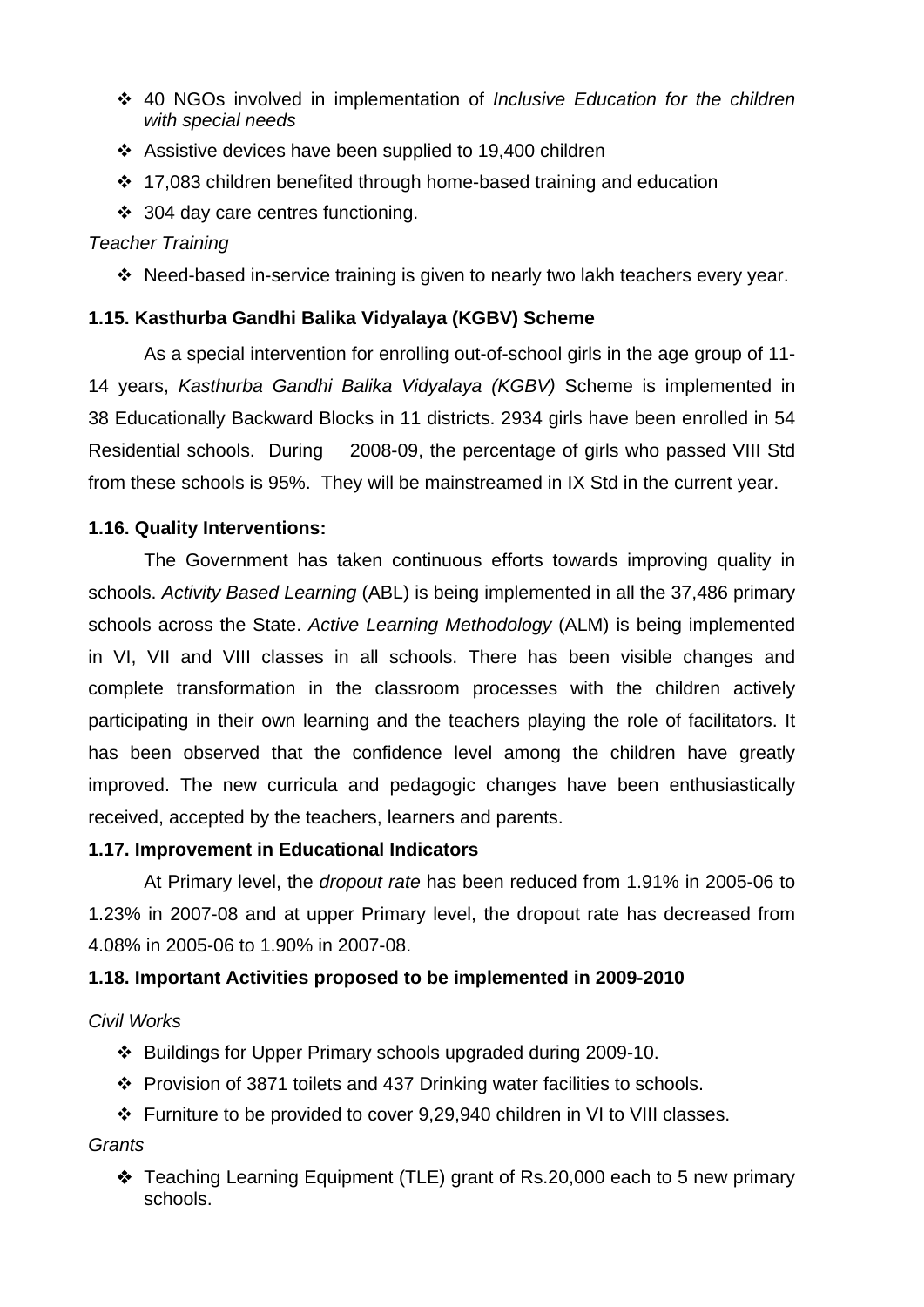- Teaching Learning Equipment (TLE) grant of Rs.50,000 each to 831 newly upgraded middle schools.
- ◆ Maintenance grant @ Rs.7,500 to 35,236 schools.
- ◆ School grant @ Rs.5,000 to 37,792 schools and @ Rs.7,000 to 15,050 schools.
- Teacher grant @ Rs.500 to 2,09,918 teachers working in Primary and Upper Primary schools

## *Enrolling Out–of–School Children*

 66,896 Out-of-school children will be enrolled and mainstreamed through various interventions such as Residential and non-Residential Bridge Courses, summer camps, and Special Residential Bridge Courses.

## *Inclusive Education for the Disabled*

- Around 1.18 lakh disabled children will be covered.
- Assistive devices will be supplied to 19,477 children.
- 45,495 teachers and special teachers will be trained.

## *In-service Training*

Around two lakh teachers will be covered under *in-service training.*

## *Innovative Activities*

- $\div$  3,000 computers will be supplied to schools and 19,400 teachers will be trained in computer skills through *Computer Aided Learning (CAL).*
- 20,315 Anganwadi workers will be trained and play/learning materials will be supplied to 6,383 E*arly Childhood Care and* Education *(ECCE)* centres*.*
- 58,590 Girls and 85,680 SC/ST and minority children will be given English communication skills training.

# *Community Training*

 1.75 lakh Village Education Committee (VEC) members will be trained on their role in SSA context.

# **1.19. Kasthurba Gandhi Balika Vidyalaya (KGBV) Scheme**

- 54 Residential schools will continue to function in 38 *Educationally Backward Blocks* in 11 Districts.
- 3 existing Residential schools with strength of 50 children will be upgraded into schools with 100 children.

# **All these activities will be carried out with an outlay of Rs. 862.309 Crore.**

# **2. SECONDARY AND HIGHER SECONDARY EDUCATION**

# **2.1. Vision**

The main objective of the Government in respect of Secondary Education is Universalisation of Access and improvement of quality at Secondary Stage and to ensure Quality Education to all girls & boys.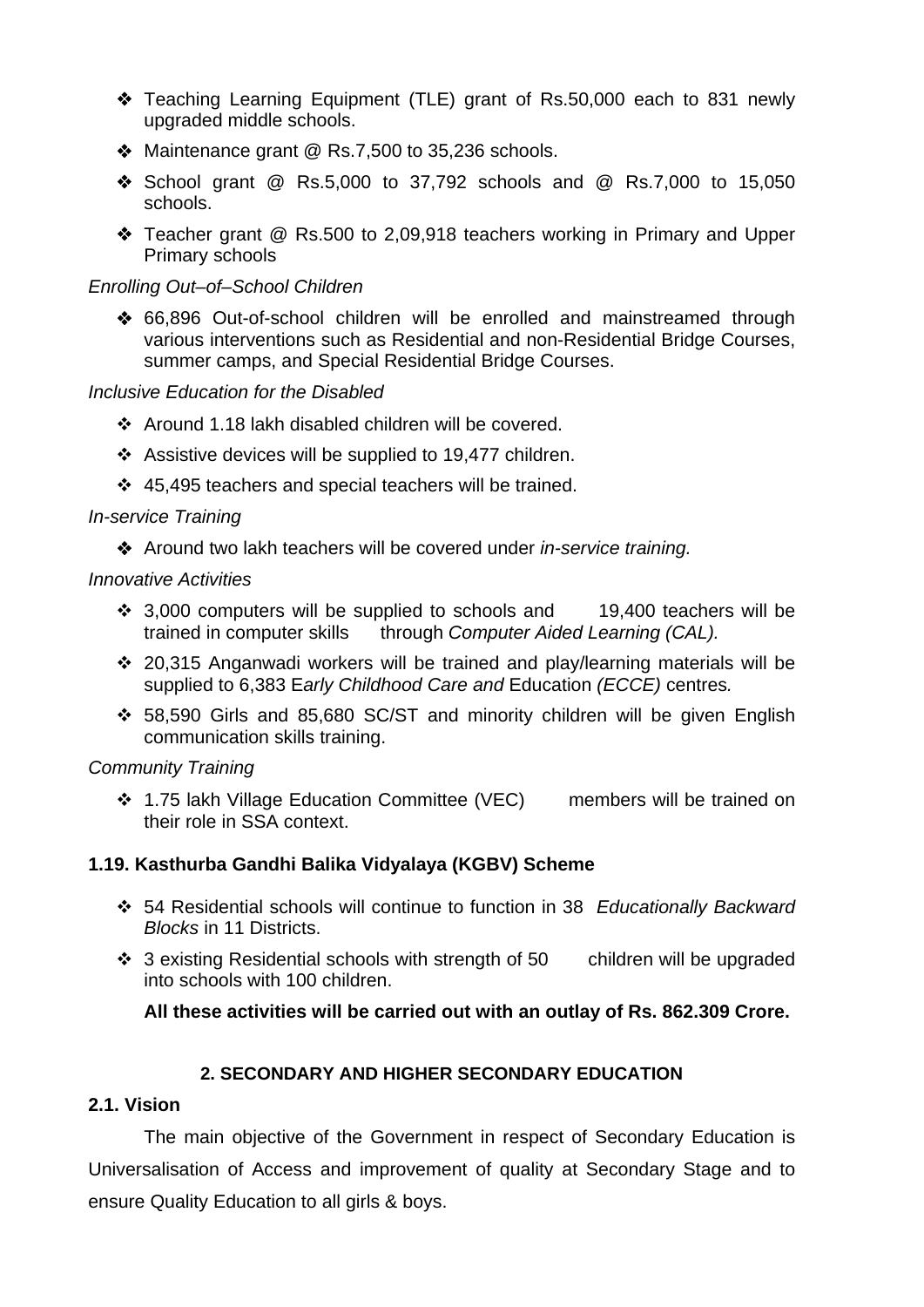## **2.2. Objectives**

- 1. Availability of secondary schools in needy areas.
- 2. Increase the enrolment rate
- 3. Improve the infrastructure facilities and the existing facilities in High and Higher Secondary School
- 4. Improve skills of the teachers for efficient teaching
- 5. Impart computer Education.
- 6. Provide life skills and Vocational Training
- 7. Develop language fluency and communication skills.

### **2.3. Strategies**

The above objectives are achieved by establishing new High / Higher secondary schools in underserved areas, carrying out special enrolment drives, improving need based infrastructure facilities by availing the financial resources through funding agencies like NABARD, using computer aided techniques and elearning equipments for improving the quality of the teaching-learning process, improving pre-service and in-service training facilities, giving special emphasis for the vulnerable sections of the society and expanding welfare schemes.

#### **Incentive Based Schemes**

### **2.4. Free Supply of Text Books**

 Standardized Text Books are supplied free of cost to Students studying in Standard I to XII in Government, Aided Schools and the students studying in State Board syllabus in Tamil Medium in the self financing Schools. During 2008-2009, 6002779 students in Standard I to XII were benefited under this Scheme. Nearly 3.34 Lakhs text books were distributed free of cost to 83652 Children who have lost their text books in the devastating floods occurred during the month of November 2008.

### **2.5. Free Supply of Bicycles**

 Government introduced a scheme for supplying free bicycles to students studying in Government / Aided and partly Aided schools. Apart from the free Cycles distributed through Backward Classes, Most Backward Classes and Minorities Welfare Department and Adi Dravidar and Tribal Welfare Department During 2008-09 an amount of Rs. 3,65,78,000 was sanctioned by Government to school Education Department towards supply of Free Cycles. Totally 560381 students studying in Higher Secondary Schools were benefited including 12658 OC students.

### **2.6. Free Bus Pass**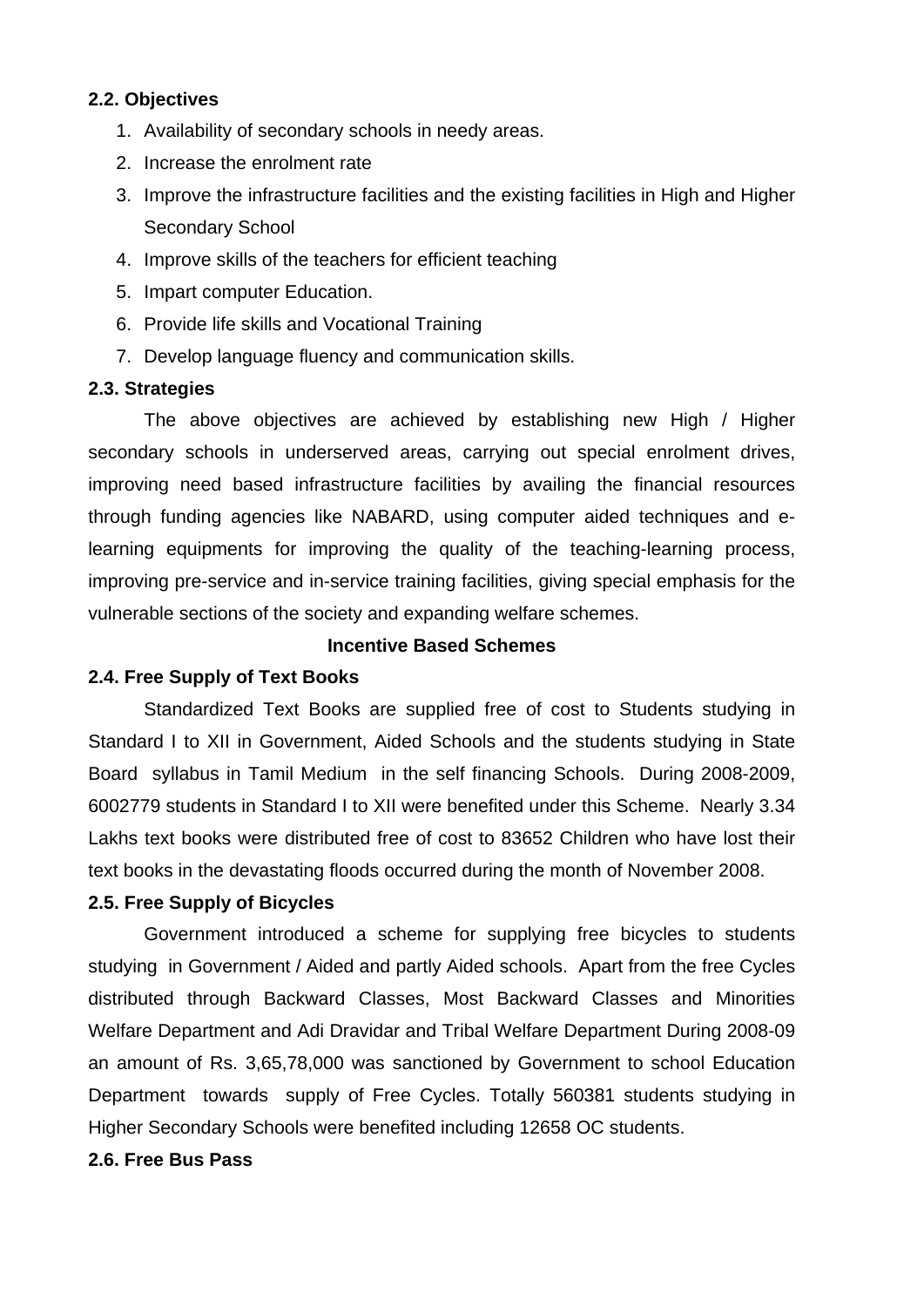The scheme of providing free or concessional bus passes to students is being implemented this year also at a cost of around Rs.300 crores.

## **2.7. English Language Laboratories and Computer Aided Language Laboratories**

 To develop English speaking skills of students and to get better employment opportunities, it is proposed to establish English Language Laboratories in selected schools at a cost of Rs. 5.00 lakhs per school with the assistance of ELCOT. During 2008-09, Rs 100.00 lakhs was sanctioned towards this Scheme. It is also proposed to convert the existing English Language Lab into Computer Aided Language Learning Labs in selected 500 Higher Secondary Schools at a total Cost of Rs. 52.00 lakhs by adding certain additional equipments to the existing computer laboratories.

### **2.8. Mathematical Laboratories**

Mathematical Laboratories have been established to introduce new methods of teaching and learning mathematics by educating the students through practicals with creative participation. This scheme is useful for the students studying in 6 to 8 standards particularly in Rural Schools. Orders have been issued to setup Maths Lab in 100 Government High Schools initially. The Government have sanctioned Rs 1.00 lakh per School towards the implementation of the scheme during 2008-09. It has been proposed to extend this scheme in 50 Government High Schools and 50 Government Higher Secondary Schools in the year 2009-2010

### **2.9. Provision of Computers to Top ranking Tamil Medium students**

The Government have introduced a new scheme of providing Laptop as a reward to top ranking Tamil Medium students in X Standard Public Examination from the year 2008. In the year 2009. Rs.326.50 Lakhs has been sanctioned for this scheme and 1100 Students are benefited.

### **2.10. Improvement of Science Laboratories**

Every High school & Higher Secondary School need, fully equipped Science Laboratories to teach science. For the year 2008-09, the Government have sanctioned Rs. 50.00 lakhs for the purchase of Science Equipments to High Schools and Rs 90.00 Lakhs for the purchase of Lab Equipments to Higher Secondary Schools. This scheme will be extended this year also.

#### **2.11. Library facilities**

With a view to motivate interest among students towards reading of books, the Government have decided to supply Library books to 100 Government High school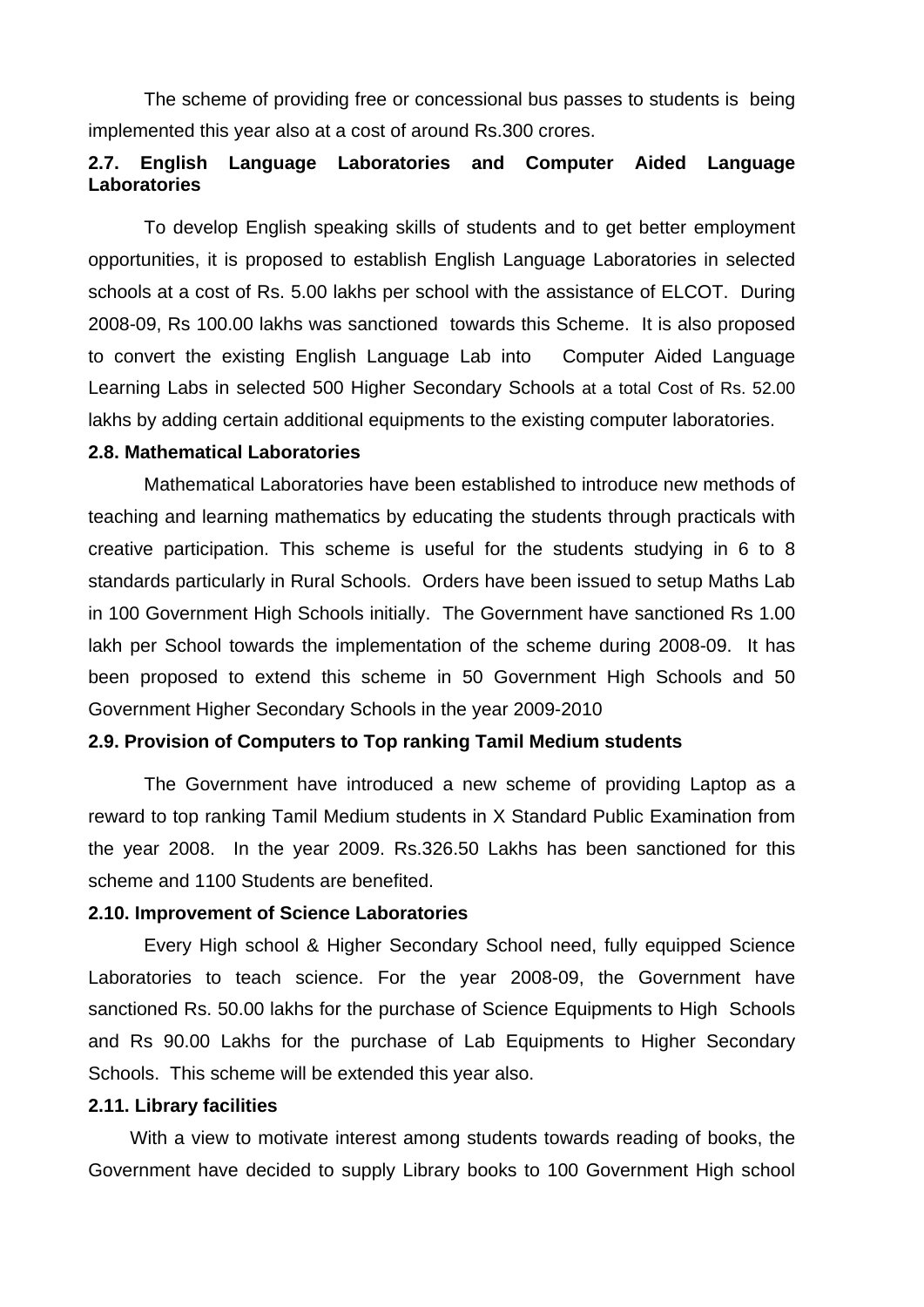and 100 Government Higher Secondary Schools at a cost of Rs. 40.00 lakhs during 2008-09. This scheme will be extended this year also.

#### **2.12. Provision of Computers to High and Higher Secondary Schools**

Computer Education Scheme was introduced by the Government with the objective of generating computer literates among the students. 1980 Government Higher Secondary Schools and 1525 Government High Schools were already provided with Computers under this Scheme. The remaining 100 Higher Secondary Schools and 606 High Schools are also covered during 2008-09. During 2009-10 it is proposed to strengthen the facilities already available in Government Higher Secondary School under ICT.

#### **2.13. Opening of High Schools**

 120 Middle schools in the year 2006-07, 110 middle Schools in the year 2007- 2008, 100 Middle Schools in the year 2008-2009, 100 Middle Schools in the year 2009-2010, were upgraded as High Schools.

### **2.14. Opening of Higher Secondary Schools**

120 High Schools in the year 2006-2007, 100 High Schools in the year 2007- 2008, 100 High Schools in the year 2008-2009, 100 High Schools in the Year 2009- 2010, were upgraded as Higher Secondary Schools.

#### **2.15. E-Governance in School Education Department**

A comprehensive Portal (web site) has been created (www.pallikalvi.in) by Parent Teachers' Association for the School Education Department. This portal will serve students, teachers, parents as well as General Public.

The website will facilitate the efficient and transparent administration in the School Education Department. The portal will also help interested donors to access information about the needs of various institutions to build public private partnership.

### **2.16. Exemption from payment of Examination Fees**

The Government have abolished payment of public Examination fee for X & XII Standard students studying in Tamil Medium in all Government and Government Aided Schools.

#### **2.17. Abolition of Special fees**

From the year 2008-09 totally free Education was provided to Government & Government Aided Schools by abolishing the Special Fees for the betterment of several lakhs of students. The Government have reimbursed the fees to the tune of Rs.21.40 crore to schools.

### **2.18. Universalization of Secondary Education - (SUCCESS)**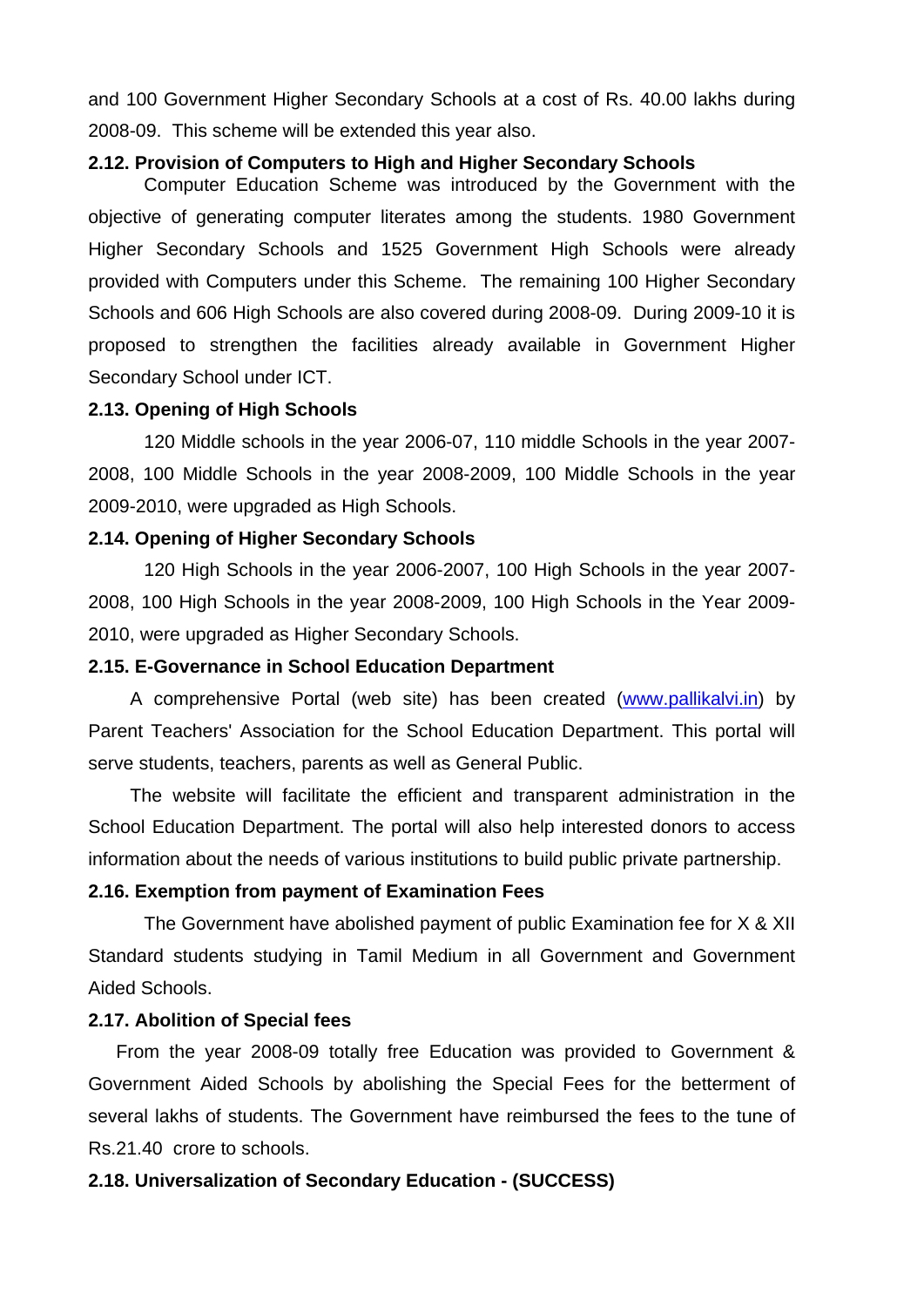After having successfully achieved Universal Primary Education in our state, this Government will seek to achieve Universal Secondary Education with the objective of ensuring that every child in the state completes 10 years of schooling. The Government of Tamil Nadu has planned to Universalize the Secondary Education through the Centrally assisted programme called "Scheme for Universal Access and Quality at the Secondary Stage (SUCCESS)". The vision of this programme is to provide high quality Secondary Education to all girls and boys up to the age of 16 by 2015 and extend it to Higher Secondary Education for them up to the age of 18 by 2020. In the year 2009-2010 a sum of Rs.200 crores has been allotted as state's share for this scheme.

 Under this scheme, it has been proposed to open 20 MODEL Schools during 2009-2010.

### **2.19. Integrated Education for the Disabled Children (IEDC)**

 The Centrally Sponsored Scheme of Integrated Education for the Disabled Children seeks to provide educational opportunity for the Disabled children in Schools. Government of India provides 100% financial assistance to the Non Government Organisations for implementing the scheme.

#### **2.20. Vocational Education in Higher Secondary Schools**

High Level Committee on Vocational Education was constituted to review the present status of the Vocational Education courses offered in Higher Secondary Schools in the state and to revamp the Vocational Education in accordance with present day requirements. The Committee's recommendations have been accepted by the Government and action is being taken by Director of School Education to implement recommendation.

#### **2.21. National Service Scheme**

The aim of the National Service Scheme is to foster the virtues of leadership, self - confidence, patriotism, and the attitude of doing social service.

The Central and the State Governments make financial allocation towards the N.S.S. scheme in the ratio of 7:5 A sum of Rs.294.97 lakhs has been allotted for this scheme during 2008-2009. At present 1940 units are functioning in the state with 97,000 students of Higher Secondary Schools. The government is taking steps to continue this project as well as to extend this to other higher secondary schools which have not so far benefited.

### **2.22. Scouts and Guides**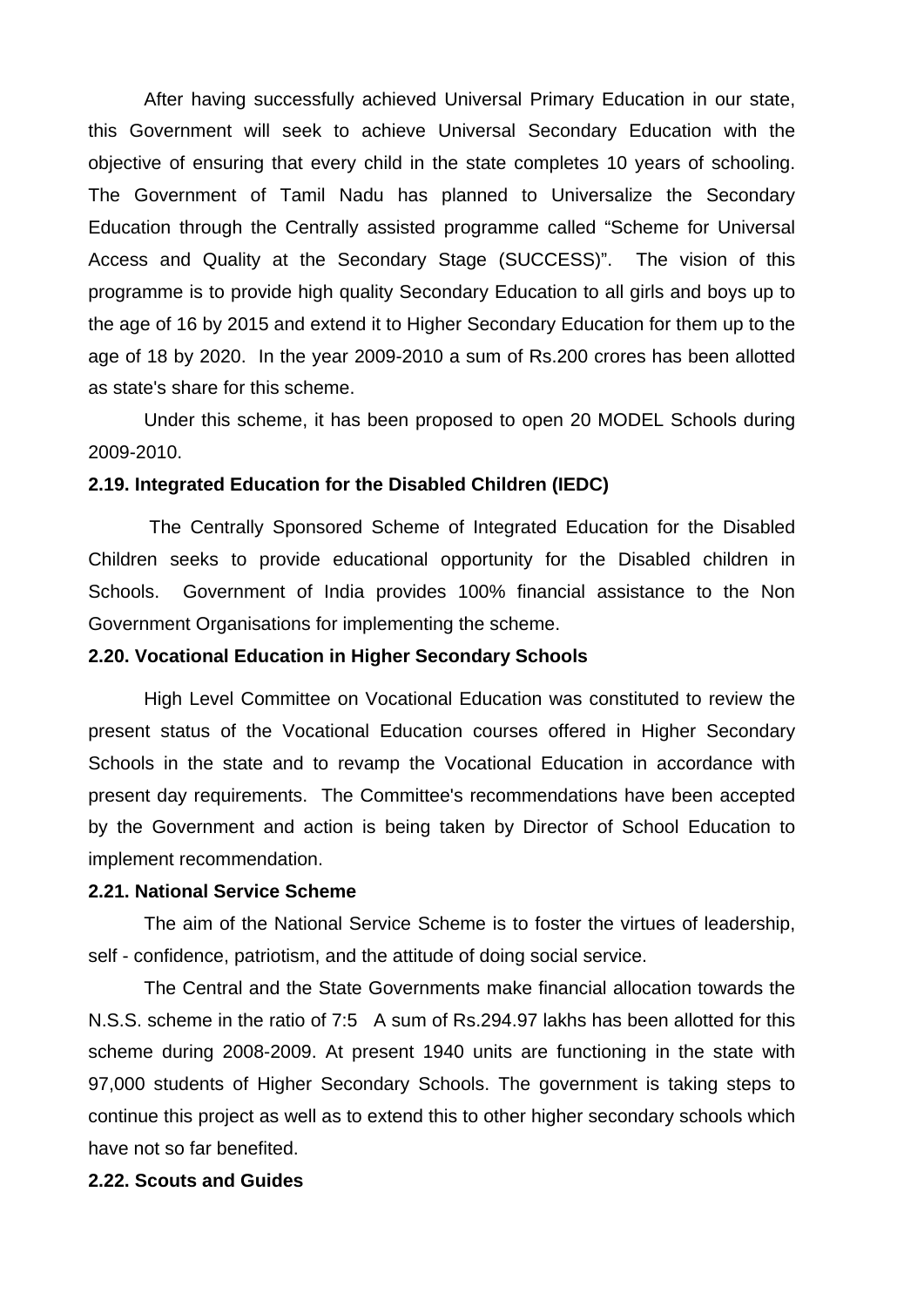The scouts and guides movement is functioning in 5850 schools of Tamil Nadu, 118043 Boys and 59908 Girls have been enrolled in this movement. They engage themselves in social activities like cleaning public places, planting trees, regulating traffic and giving First Aid. The practice of awarding 'Rajya Purashkar ' title to outstanding Scout and Guides was introduced in 1998-99. The Government have allotted Rs.5 lakhs for the scheme, in 2008-2009.

#### **2.23. Junior Red Cross Society**

The Red Cross Society is functioning in most of the schools in Tamil Nadu. The District collector is the patron of the junior Red Cross Society. Teachers are trained as counsellors and students as volunteers. This movement is functioning in 5465 high schools / higher secondary schools in Tamil Nadu with 198676 boys and 242374 Girls.

### **2.24. Eco Club**

 The aim of the Club is to create awareness on environment in society through providing opportunities for studying environmental education to the students.

The Eco Club has been established in 1200 Schools in 30 Districts i.e. 40 Schools in each district with financial assistance from the Environment and Forest Department. A total sum of Rs.One Lakh per District has been allotted to the District Coordinators for the purpose.

 In addition, the Government of India have launched National Environment Scheme in 7500 schools in 30 Districts i.e. 250 Schools in each District. A sum of Rs.2500/- per school for 250 schools has been sanctioned by the Environment and Forest Department.

#### **2.25. Sports / Games & Yoga**

A scheme is being implemented to conduct a battery of 5 tests to identify the talents in children studying in Standards VI, VII, and VIII in all schools. With the help of the Youth Welfare and Sports Development Department, this scheme identifies talented children who can compete at National and International level.

The Government have issued orders during 2008-09 allocating one period exclusively for Yoga. The Physical Education teachers who are trained in yoga are imparting yoga to students along with the physical Education.

#### **2.26. Dr.Radhakrishnan Award (State Award for Teachers)**

 Tamil Nadu Government have been giving the 'Best Teacher Award' since 1960 in memory of Dr.Radhakrishnan, former President of India. From 1997, the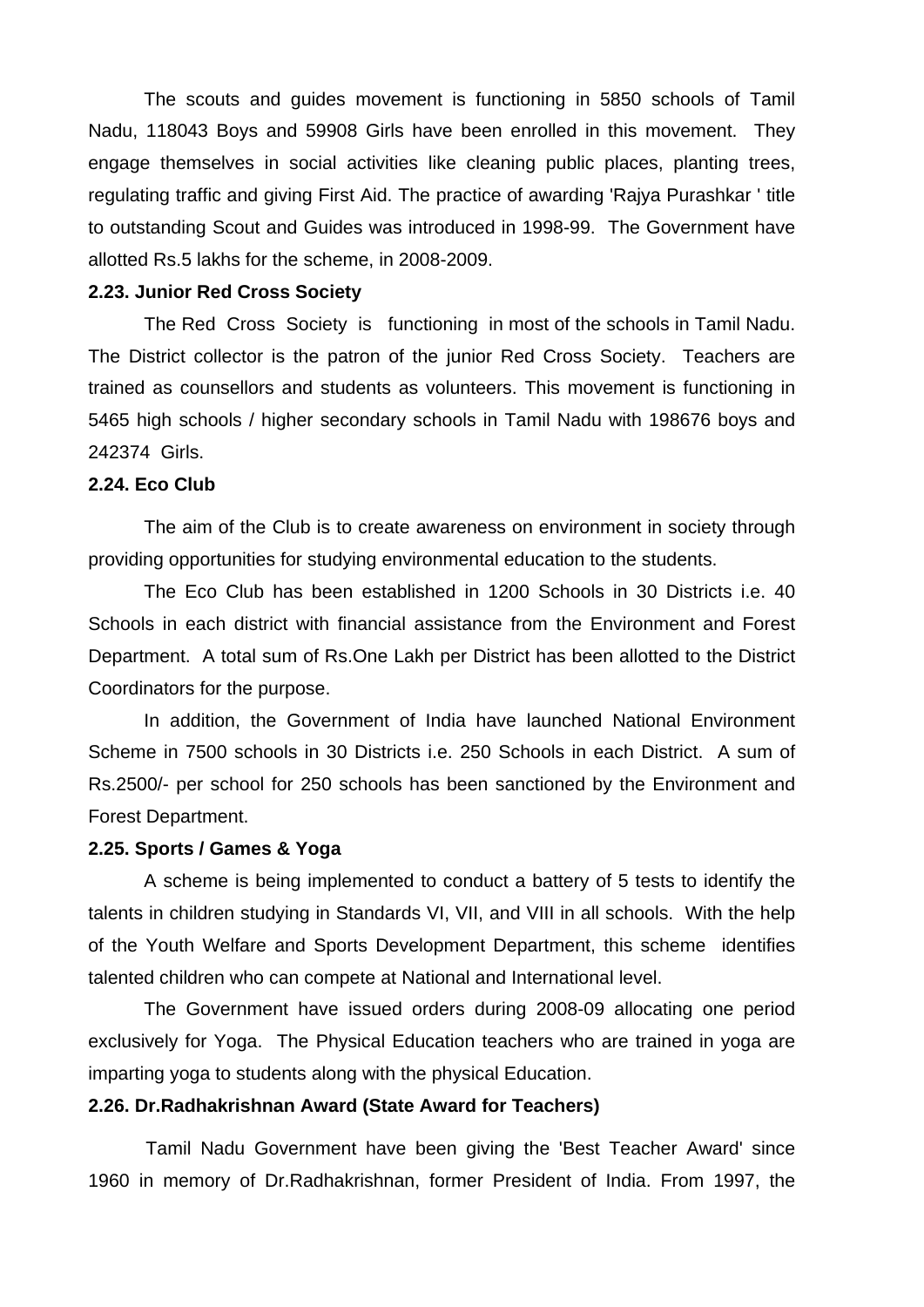award is being given every year on 5th of September as Dr.Radha krishnan Award. During 2007-2008, the cash prize has been enhanced from Rs 2000/- to Rs 5000/-. A silver medal and a certificate of appreciation are also given to the Awardees.

### **2.27. National Award for Teachers**

The Ministry of Human Resource Development of Government of India gives National Award for the best teachers from all over India. In Tamil Nadu 22 teachers from Primary, Middle, High and Higher secondary schools and three from special category were given this award.

The teachers selected by the Central Government are given the National Award by the President of India on the Teacher's day in New Delhi.

The National Awardees are given a cash Prize amount of Rs.25,000 /- a Silver Medal, and a certificate of appreciation along with traveling allowance.

## **2.28. National Foundation for Teachers Welfare**

National Teacher's Welfare Foundation was established in 1962. The Honourable School Education Minister is the Ex-officio chairman. It functions under the supervision of the Director of School Education who acts as its Ex-officio Secretary. The expenditure for implementing the teachers welfare scheme are met from the sale of Teacher's day flags.

## **2.29. Cash Prize to Top Rankers**

The Government have initiated this scheme to encourage the talented students to pursue their higher studies. As per this scheme, first three top rankers, at state level in the +2 examination who have studied Tamil as first language in the Higher Secondary course are awarded cash prize. From the year 2009 onwards the Government enhanced the prize amount as follows:

## *State Level Top Rankers*

### *XIIth Students*

| 1) First Rank  | -                        | Rs. 50000/- |
|----------------|--------------------------|-------------|
| 2) Second Rank | $\overline{\phantom{0}}$ | Rs. 30000/- |
| 3) Third Rank  | -                        | Rs. 20000/- |

Likewise first three top rankers at state level in  $10<sup>th</sup>$  Standard Examination who have studied Tamil as first language are also awarded cash prize. From the year 2009 onwards the Government have enhanced the prize amount as follows

### *State Level Top Rankers*

*Xth Students*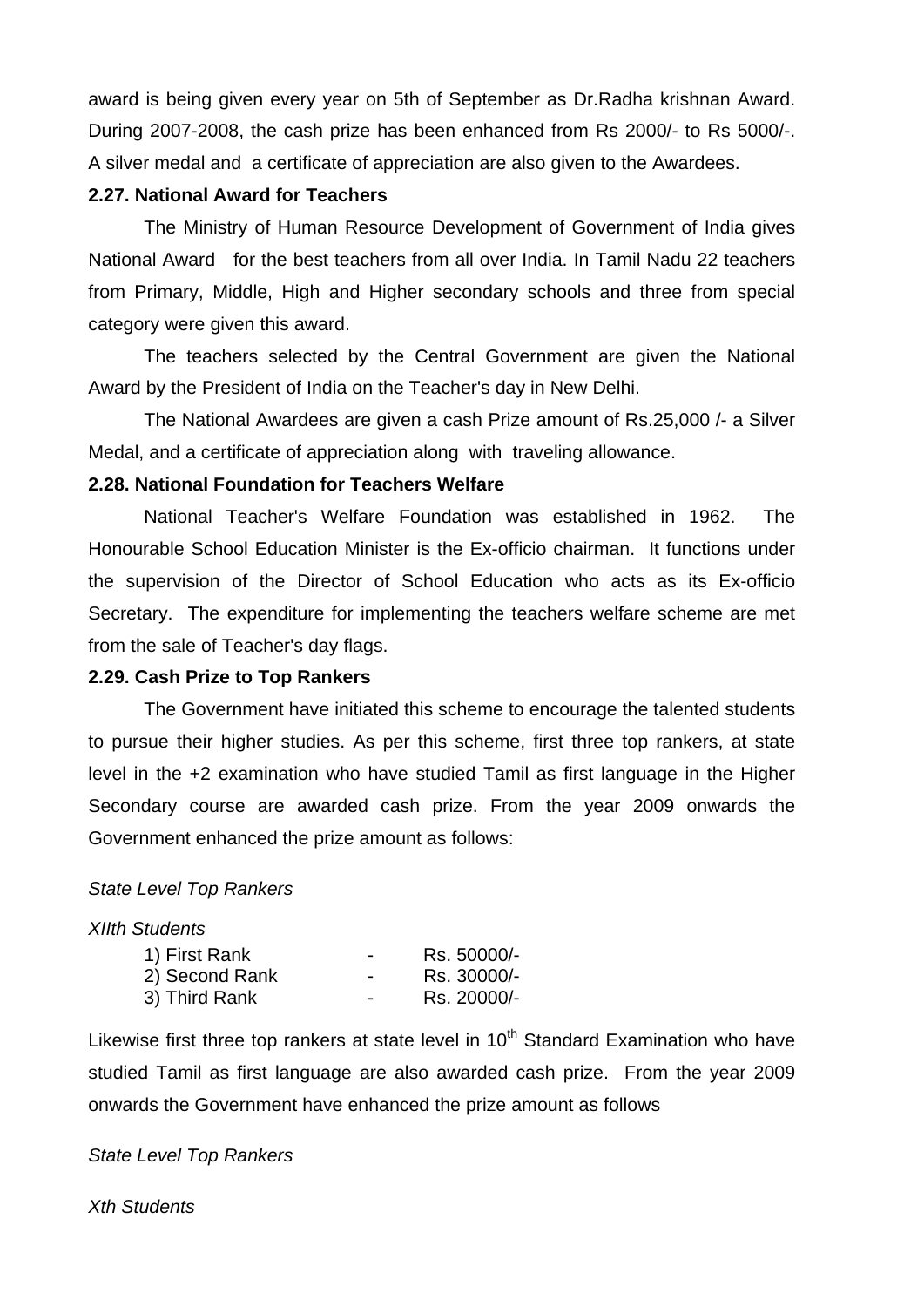| 1) First Rank  | $\overline{\phantom{0}}$ | Rs. 25000/- |
|----------------|--------------------------|-------------|
| 2) Second Rank | $\overline{\phantom{0}}$ | Rs. 20000/- |
| 3) Third Rank  | $\blacksquare$           | Rs. 15000/- |

 Further, at the District level, Government meet the expenditure for the higher studies of the three first rank holders in +2 Examination as detailed below:

- 1. Government Higher Secondary School 1
- 2. Aided Higher Secondary School 1
- 3. Unaided / Matriculation / Anglo Indian Higher Secondary School – 1

Three District level top rankers (as above) in  $10<sup>th</sup>$  exam are also given Rs.1,500/- for pursuing higher studies.

 In addition to this, the Government meets the whole expenditure for the Higher Studies of those students who secure first 3 ranks in +2 examination.

 In addition to this, subjectwise top rankers (first rankers) at state level in both  $10^{th}$  and  $12^{th}$  Examination are given cash awards at the rate prescribed by the Government every year.

### **2.30. Rural Talent Search Examination Scheme**

 This scheme was introduced in order to select highly talented students in rural schools. The Director of Government Examinations conduct this examination every year in August. From each district 50 boys and 50 girls, totaling 100 are selected through this examination. Selected students are given a stipend of Rs.1,000/- per year for 4 years to continue their studies from  $9<sup>th</sup>$  standard to12<sup>th</sup> standard. The expenditure incurred by the Government in this regard is one Crore per year. The annual income of the parent should not exceed Rs.1,00,000/-.

## **2.31. National Means cum Merit Scholarship Scheme**

This scheme was introduced during 2008-09 by the Government of India. The examinations are conducted by the Directorate of Government Examinations and the beneficiaries are getting Rs. 500 per month for 12 months. Rs 75000/- is allotted per district for the conduct of the examinations. Total beneficiaries in this scheme are 6695 students.

## **2.32. Young Talent Scheme**

 Under this scheme, the hidden talents of the students are brought out by conducting competitions in Oratory, Essay writing, drawing, quiz, music, poem writing, Bharatanatiyam, Folk dances, playing instruments, acting, mono-acting, dramas etc.,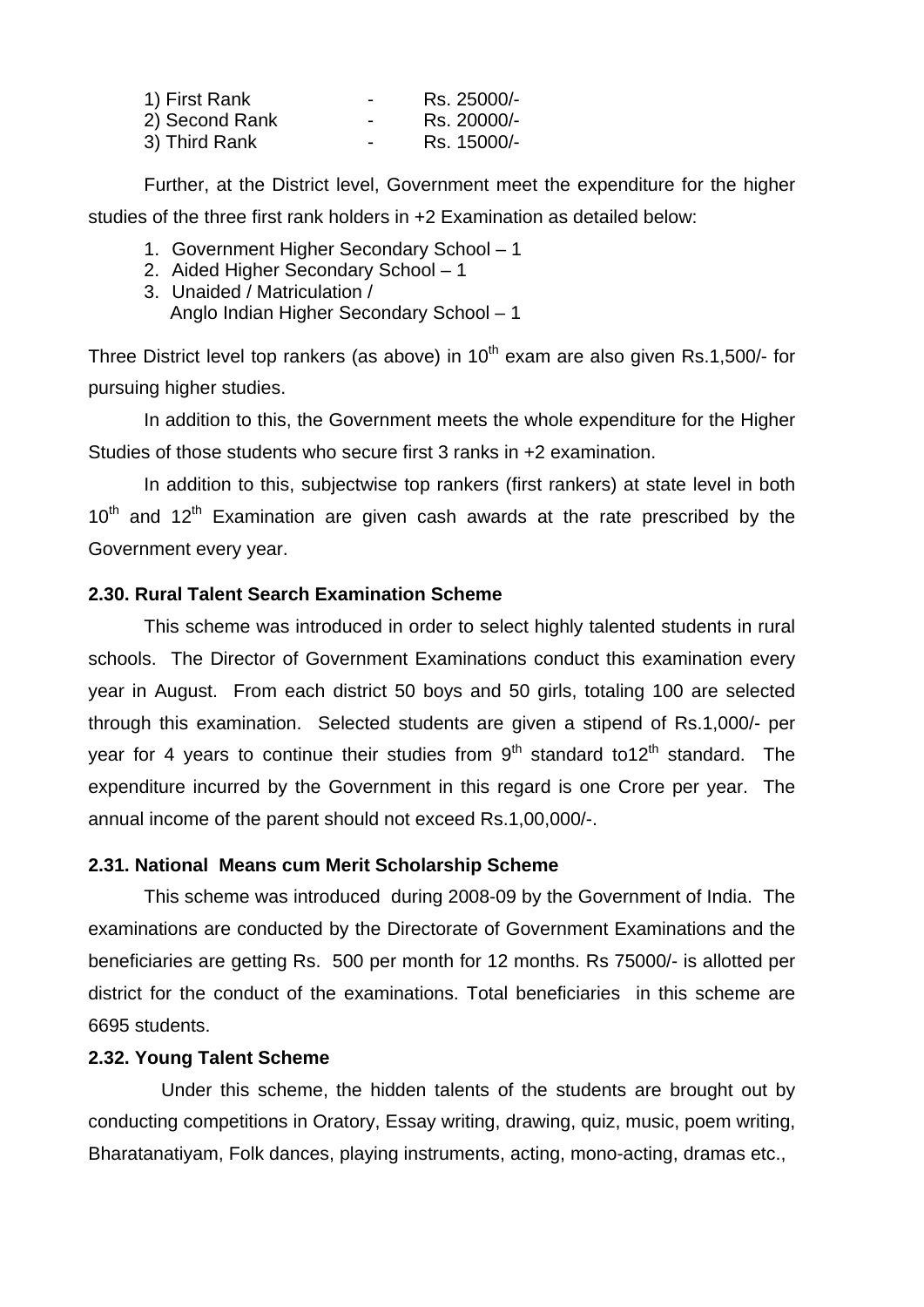Competitions are held every year at school level, Educational District level, Revenue District Level and finally at State level. The winners are selected at each level (i.e. school, Educational district Level, Revenue District level and State) and the prizes and certificates are awarded.

#### **2.33. Financial Assistance for Students**

The Government have allotted a sum of Rs.175 Lakhs towards this Scheme during the year 2009-10. As per the scheme the Student whose bread winning parent - father or mother dies in an accident or is permanently incapacitated will get Rs.50,000/-.

### **2.34. Tamil Nadu Agricultural Labourers – Agriculturists – Social Security And Welfare Scheme – 2006**

 Under this scheme, the children of Agricultural Labourers who have passed X and XII Standard are given scholarships as mentioned below.

|                 | <b>Boys</b> | Girls      |
|-----------------|-------------|------------|
| X Std Passed    | Rs.1,250/-  | Rs.1,500/- |
| X II Std Passed | Rs.1,750/-  | Rs.2,000/- |

During 2008-2009, an amount of Rs.8,05,85,000 was sanctioned and distributed to eligible Students. Rs.5,47,97,000 was spent towards X Standard Students and Rs.57,88,000 was spent towards XII Standard Students. This scheme will continue during 2009-2010 also.

#### **2.35. NABARD Assistance**

The Infrastructural facilities such as class rooms, Laboratories, Toilets, Drinking water & Electricity facilities and compound walls are being provided to the Government High / Higher Secondary Schools on need basis under the NABARD assisted scheme. Orders of Government have been issued to provide the above facilities to 2004 schools in I to IX Phases to the estimate of Rs 1181.97 crores and the school building construction works are in progress. In 605 Schools under Phase I to III the construction works have been completed. In 978 schools covered under phase IV to VII the construction works are about to be completed. In 421 schools under Phase VIII and IX the construction works will be commencing soon. Providing of compound wall in these schools covered under Nabard Scheme in phases 1 to 7 is now under consideration at the cost of Rs. 11391.05 Lakh.

Under NABARD Scheme The Government have allotted Rs.8.31 crores for providing Science Lab Equipments to the Laboratories constructed in 594 High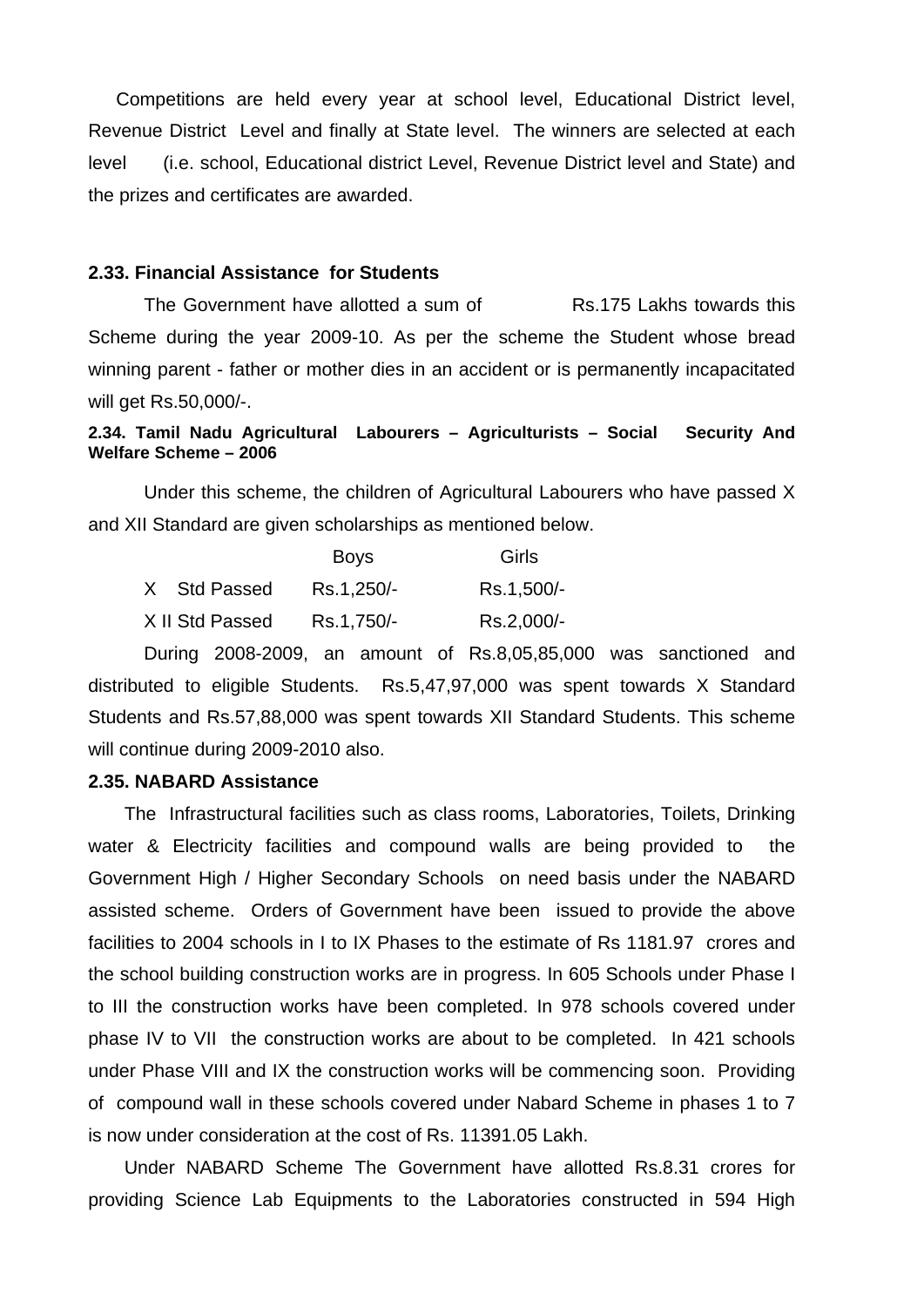School and 518 Higher Secondary Schools. Like wise Laboratories constructed under phase VIII will also be given Science Lab Equipments to the tune of around Rs.44 Lakhs.

### **2.36. Provision of furniture under NABARD Scheme**

The Government have sanctioned the provision of 190140 benches 190140 Desks for Students and 15845 Tables and 15845 Chairs for Teachers in the additional Class rooms in 1530 Government High and Higher Secondary Schools in 29 Districts constructed under phase 1 to 7 under NABARD Rural Infrastructural Development Fund XII (RIDF XII). The Government have sanctioned Rs.69.10 crores towards the implementation of the scheme. The Furniture is being supplied through TANSI.

## **2.37. Parent Teachers' Association**

Tamil Nadu Parent Teacher Association, Chennai–6 has been registered under Societies Acts 1975. The motto of Parent Teacher Association is to enroll all the school age children in nearby schools to continue their studies and to improve their standard of education.

 In order to create infrastructure facilities in schools, donations from public as movable, immovable assets are collected. This association plays an important role in the school improvement conference also.

 Question Bank Booklets and model question papers for standard 10th and 12th are printed and distributed to Pupils.

#### **3. MATRICULATION SCHOOLS**

Matriculation Schools are Self-financing institutions imparting education through English Medium, following the curriculum and Syllabus framed by the Board of Matriculation Schools. The code of Regulation of Matriculation Schools drafted during 1978 is still in force. The Government have prescribed definite norms with regard to provision of infrastructure facilities for the recognition of Matriculation Schools keeping in view the safety of children. At present, 3619 Matriculation Schools and 15 Inspector of Matriculation School Offices are functioning under the Directorate of Matriculation Schools**.**

### **3.1. Tamil Nadu Tamil Learning Act 2006**

As per the section 3(1) of the Tamil Nadu Tamil Learning Act 2006, Tamil Language shall be taught in the standards from I to X in all schools in a phased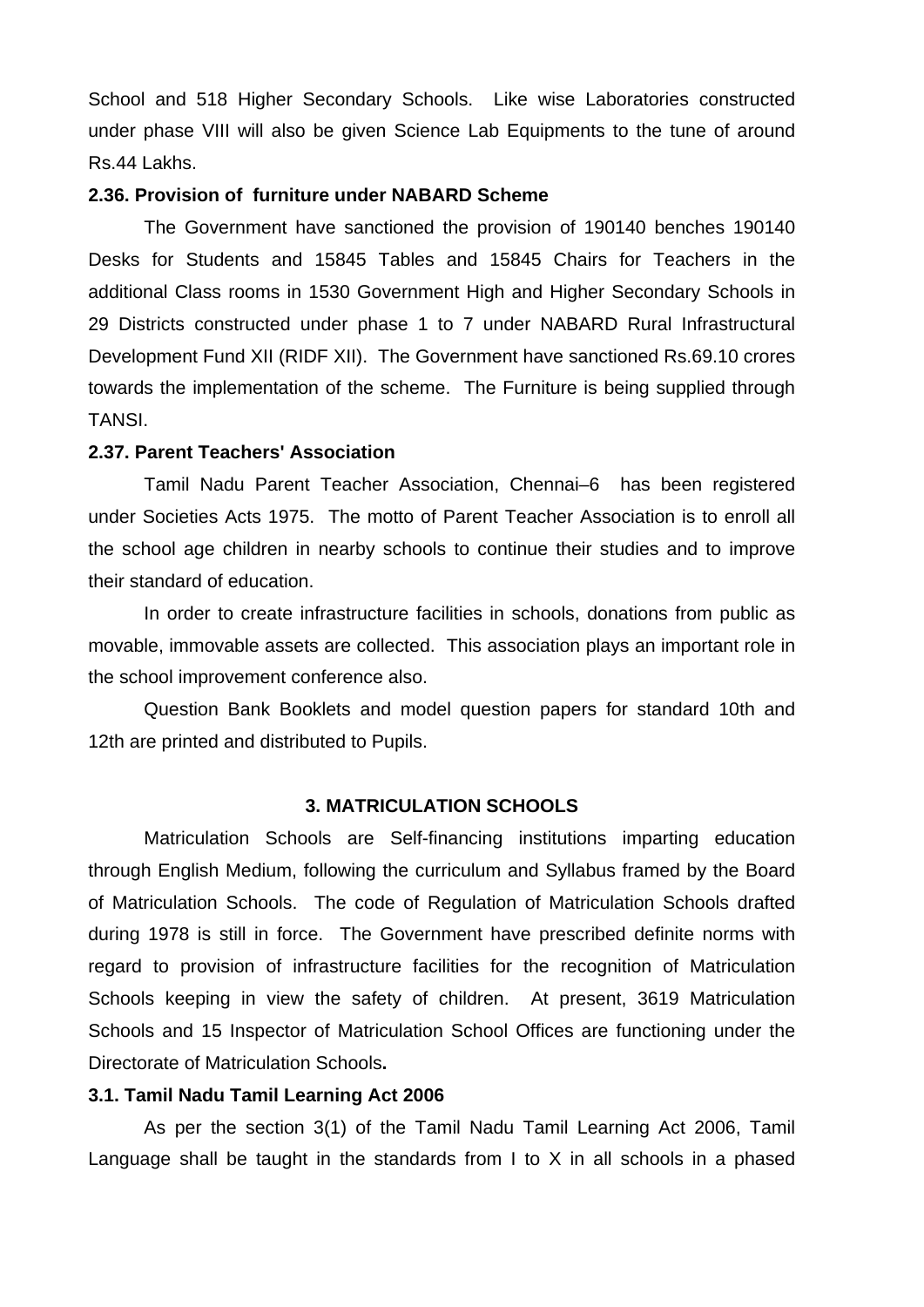manner, commencing from the academic year 2006-2007. Accordingly, The pattern of education has also been changed as detailed below.

| PART I          | <b>TAMIL (COMPULSORY)</b>                                                                                                       |
|-----------------|---------------------------------------------------------------------------------------------------------------------------------|
| <b>PART II</b>  | <b>ENGLISH (COMPULSORY)</b>                                                                                                     |
| <b>PART III</b> | Other subjects (Maths, Science Social<br>Science etc)                                                                           |
| <b>PART IV</b>  | Students who do not have either tamil or<br>English as their mother tongue can study their<br>mother tongue as optional subject |

As such, necessary instructions have been issued to the Heads of Matriculation/Matriculation Higher Secondary Schools to teach Tamil language in Part I as compulsory language in a phased manner from the academic year 2006-07. Tamil Language shall be as a Compulsory Subject from Std I to IV, in the academic year 2009-2010.

## **3.2. Supply of Free Tamil Text Books**

 Tamil Text Books are supplied free of cost from Standards 1-12 to all students studying in Matriculation schools and Matriculation Higher Secondary Schools from the Academic Year 2007-2008 through Tamil Nadu Text Book Corporation. 21,01,909 students were benefited by this scheme at a cost of Rs.2.25 crores. This scheme will be continued for the Academic Year 2009-2010 also.

## **3.3. Opening / Recognition for LKG & UKG Stds**

 As per the Code of Regulation of Matriculation Schools, permission is accorded for opening of Standards I to X & I to XII respectively. Since most of Matriculation/Matriculation Higher Secondary Schools are enrolling children in LKG/UKG Standards, Government have issued orders framing guidelines for opening/Re-cognition of LKG/UKG standards in Matriculation/Matriculation Higher Secondary Schools. Further, necessary amendment have been issued to code of Regulation of Matriculation Schools, incorporating LKG/UKG Standards.

# **3.4. Cash Prize to Top Rankers**

First three top rankers at State Level in 10th Std. Matriculation Examination who have studied tamil as first language in Matriculation/Matriculation Higher Secondary Schools are awarded Cash Prize as follows from the Academic Year 2008 - 09.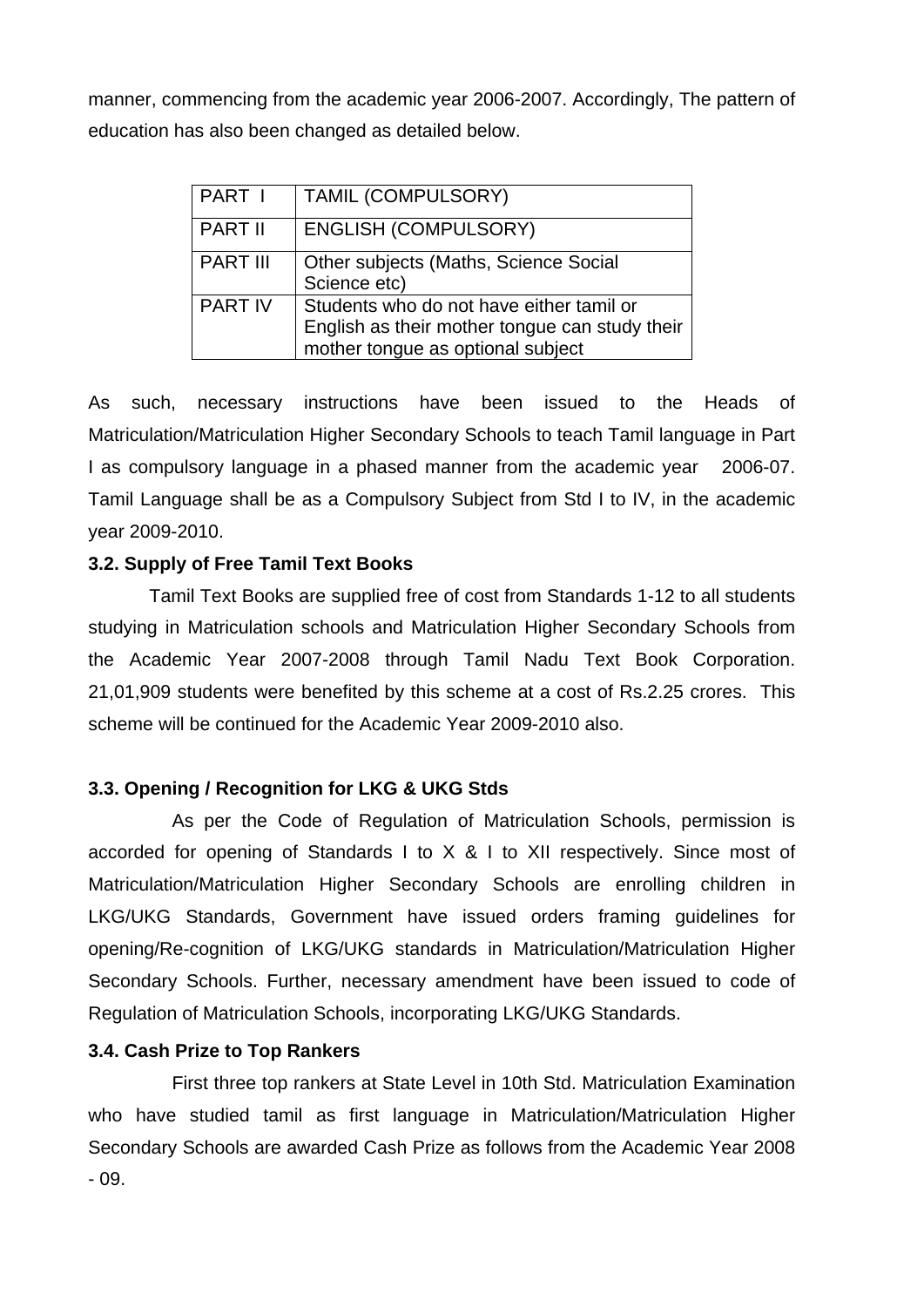| <b>First Rank</b> | $\blacksquare$           | Rs.25,000/- |
|-------------------|--------------------------|-------------|
| Second Rank       | $\overline{\phantom{0}}$ | Rs.20,000/- |
| <b>Third Rank</b> | $\overline{\phantom{0}}$ | Rs.15,000/- |

## **4. TEACHER EDUCATION, RESEARCH AND TRAINING**

The objective of this Directorate is to produce teachers with quality and to impart inservice training to the teachers based on modern teaching techniques and thereby enhancing the teaching skills.

## **4.1. Vision of this Department is to:-**

- ¾ Transform District Institutes of Education and Training into vibrant District Level Resource Centres.
- $\triangleright$  Evolve District Institutes of Education and Training as platforms for sharing innovations and experiments in education.
- ¾ Develop linkages between all the national agencies like National Council of Teacher Education, National Council of Educational Research and Training, Regional Institute of Education and international organizations.
- $\triangleright$  Develop curriculum, syllabus and textbooks periodically, incorporating constructive approaches.
- ¾ Develop trainers manuals' and audio-video educational software to strengthen media-based learning.

# **4.2. Quality Improvement**

 Directorate of Teacher Education, Research and Training has organized inservice training programmes, faculty development programmes, exposure visits, district level seminars, action researches and educational research projects. These activities strengthen the professionalism of District Institutes of Education and Training faculty and equip them with required knowledge and skills to respond to the needs of teachers at the District Level.

# **4.3. Status of Teacher Training Institutes**

At present, 751 Teacher Training Institutes are imparting Diploma in Teacher Education Programme in the State. The intake of Diploma in Teacher Education students in these institutions is 51380. Single Window Counselling System is followed for admitting students under Government Quota in all the District Institutes of Education and Trainings and Government and Private Teacher Training Institutes.

# **4.4. Adolescence Education Programme**

 The Adolescence Education Programme equips the students of standard IX and XI with the required Life Skills to enable them to face challenges and reject things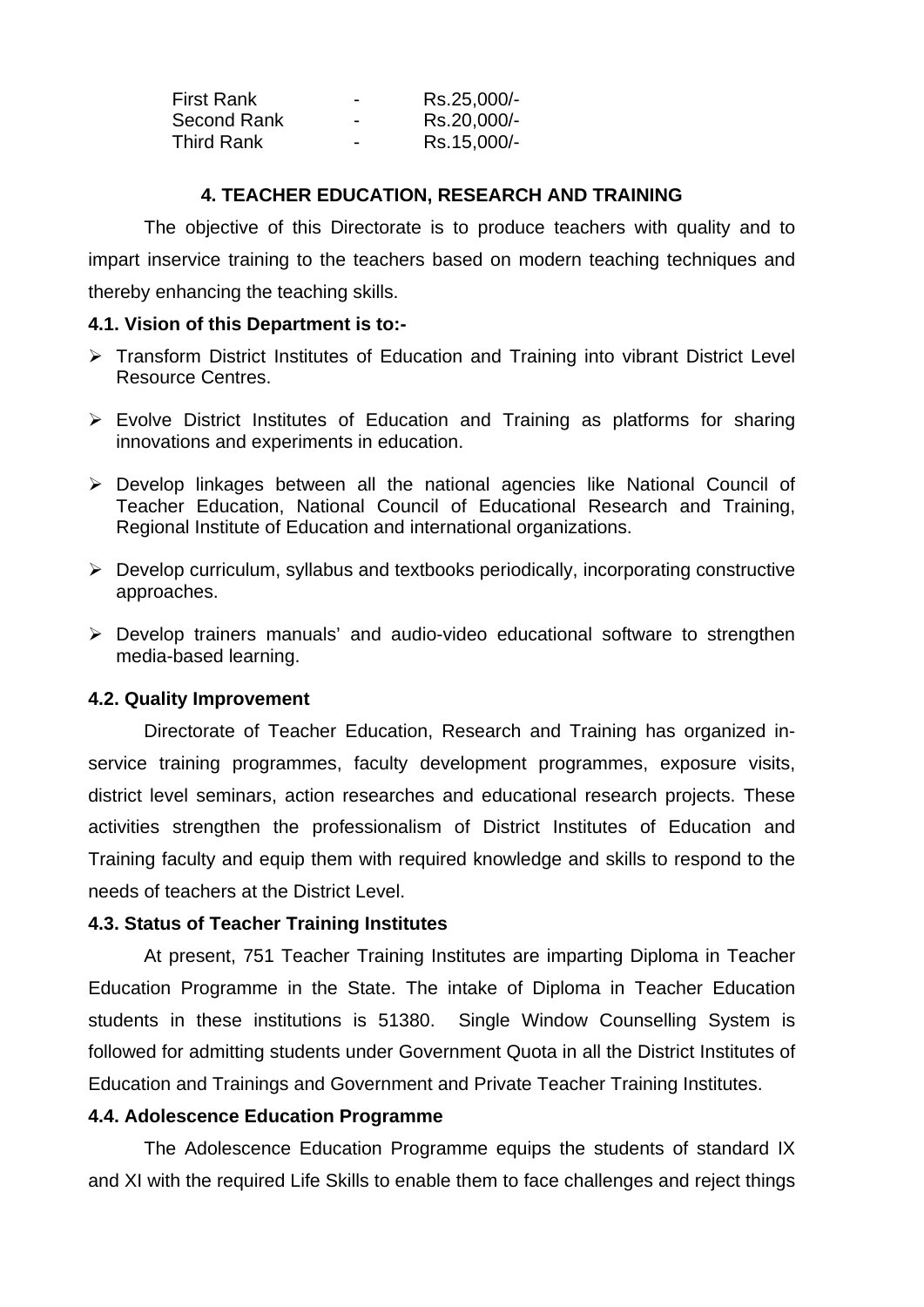which may harm their health. The Life Skill Education has been imparted to adolescents in 9,722 schools, with the help of Tamil Nadu AIDS Control Society

## **4.5. English Language Labs**

 17 DIETs and Government Teacher Training Institute, Coimbatore, were provided with English Language Labs during 2008-2009 to provide on going training in Communicative English to teacher educators and practising teachers. The Language Labs will help the DIETs to improve the communicative competence of about 400 teacher-trainees.

## **4.6. Development of Source Books**

 Directorate of Teacher Education, Research and Training has undertaken the task of revising the Diploma in Teacher Education curriculum and syllabus in the light of National Curriculum Frame work, 2005. New syllabus for Diploma Teacher Education subjects have been developed by utilizing the expertise of eminent educationists and teacher educators. The new syllabus has come into effect from the academic year 2008-2009.

### **4.7. National Population Education Programme**

 Directorate of Teacher Education, Research and Training has been implementing the National Population Education Programme funded by Ministry of Human Resource Development Department. Directorate of Teacher Education, Research and Training has proposed to release a NPEP Newsletter.

### **4.8. National Service Scheme**

 The National Service Scheme has been established with 34 units (29 District Institutes of Education and Training and 5 Government Teacher Training Institutes) with a total strength of 1,700 Diploma in Teacher Education volunteers, each unit, comprising of 50 student-volunteers.

## **4.9. Educational Television Studio**

 Directorate of Teacher Education, Research and Training's Educational Television studio is constantly involved in creating scripts for educational television programmes and in producing subject related video cassettes. The videos are given to Doordharshan for educational telecast. "Kanbom Karpom," the educational telecast on Mondays and Fridays benefit students at the elementary level.

## **4.10. EDUSAT**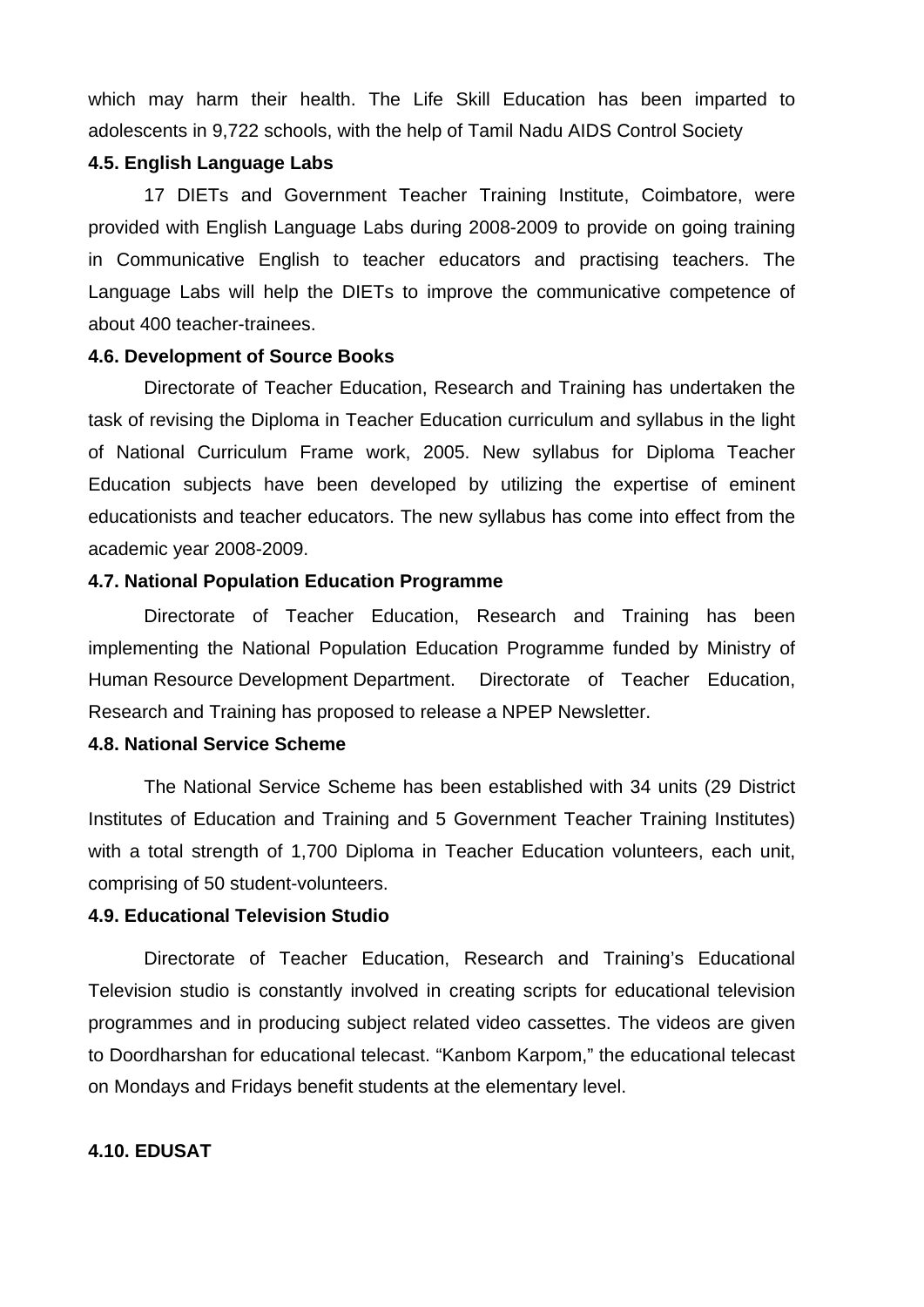EDUSAT is utilized to the optimum level for training and interaction in a distance mode 24 programmes were done involving 400 District Institutes of Education and Training faculty members and 200 BRTEs. EDUSAT Programmes are relayed on every Second and Fourth Tuesday of the Month. It is proposed to give 30 interactive programmes for 600 teacher- educators and teachers in the academic year 2009-2010.

### **4.11. Induction Training**

Induction training to newly recruited teachers have been imparted by this Directorate. 1269 Post Graduate teachers and 1849 Graduate teachers were given induction training.

### **4.12. In-Service Training**

In-service training will be given in the year 2009-2010 to the Primary, Graduate and Post Graduate Teachers recruited during 2007-2008 and 2008-2009. About 9902 teachers will be benefited.

## **4.13. Establishment of DIETs at newly bifurcated Perambalur and Coimbatore districts**

 Proposals have been submitted to Government of India for the Establishement of District Institutes of Education and Training at the newly bifurcated Perambalur and Coimbatore Districts.

#### **4.14. E-Governance**

 In tune with the changes taking place after globalization and ICT, the Directorate of Teacher Education, Research and Training has linked all the District Institutes of Teacher Education with internet facilities. Most of the important communications are sent and received through e-mails. Important activities and plans of this directorate have been hosted in its website **www.dtert.tn.nic.in.** 

### **5. NON-FORMAL AND ADULT EDUCATION**

Mission set out for this Department are, providing functional literacy skill to all non-literates in the age group of 15-35, establishing Continuing Education Centres in all villages of Tamil Nadu to provide learning environment, recreational facilities and self employment opportunities and to reduce gender disparity in literacy rate through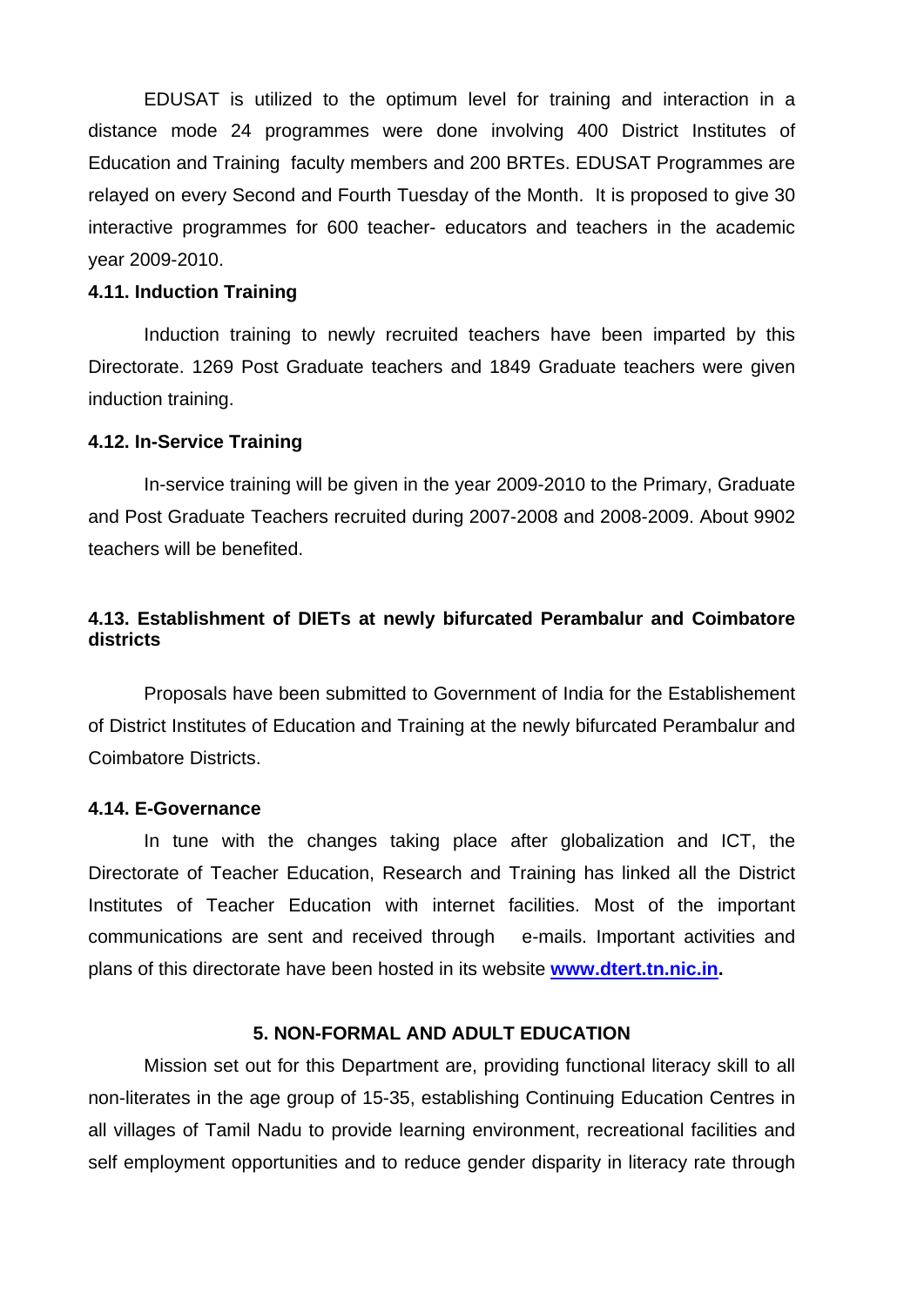Special Literacy Prorammes for women in the educationally backward district/blocks in Tamil Nadu to achieve the task.

### **5.1. Continuing Education Programme**

The Continuing Education Programme is implemented as a follow up of Total Literacy Campaign and Post Literacy Programme of Arivoli Iyakkam.

A sum of Rs.82.12 Crores has been received from the Government of India for implementing Continuing Education Programme. In Tamilnadu the scheme is being implemented in all 31 districts through 12,632 Continuing Education Centres and 1475 Nodal Continuing Education Centres. Total number of beneficiaries under Continuing Education Programme are 58.96 lakhs, out of which 23.27 lakhs are men and 35.69 Lakhs women.

#### **5.2. Special Literacy Programme for Women**

Wherever the female literacy rate is very low, this special literacy programme for women was introduced in 3 stages. The Government of Tamilnadu have released 4.53 Crores for implementing Special Literacy Programme for Women.

#### **5.3. Project for Residual Illiteracy (PRI)**

 The centre and the State Government's have taken keen interest to enhance the literacy rate wherever the literacy rate of women is lesser than the state average . For this, "Project for Residual Illiteracy "is implemented in 17 Districts with the financial assistance of 2:1 by centre and state. Through this scheme, 7,90,803 women are benefited in the state.

### **5.4. National Institute of Open Schooling**

 The neo-literates and others who want to enhance their literacy skills are given opportunity to have the education status by coaching them equal to the formal education system level A (III Std) level B (V STd) Level C (VIII Std), in collaboration with NIOS through Continuing Education Centres. Under this scheme, 5875 neoliterates have been enrolled.

### **5.5. 100 Days Women literacy programme**

 The Director of Nonformal and Adult Education, has introduced 100 days women literacy programme to reduce the gender gap between male and female literacy, by way of this rapid literacy programme. For this purpose "100 Days women literacy Programme" is introduced in one centre in each block in all the districts of Tamilnadu. The new method of Activity Based Learning is incorporated in this programme.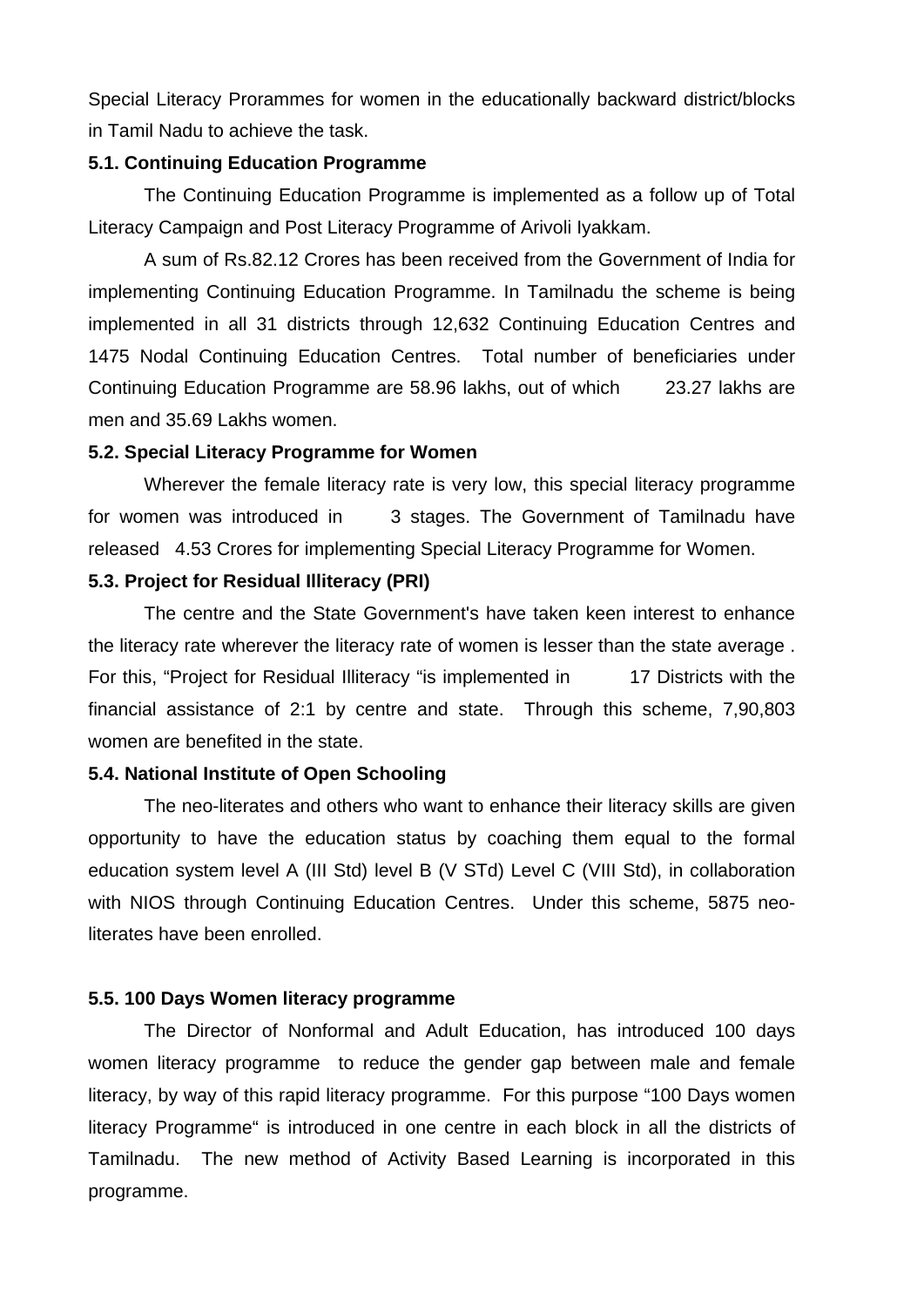## **6. GOVERNMENT EXAMINATIONS**

The Department of Government Examinations was formed in 1975 by bifurcating the Directorate of School Education.

#### **6.1. Responsibilities**

Conduct of school final public examinations and releasing the results in time are the prime duties of this Department. This department conducts 33 examinations, namely S.S.L.C./Higher Secondary, Matriculation and Anglo-Indian School, Final examinations as per respective syllabus, Diploma in Teacher Education, Government Technical Examinations (other than Commerce subjects)

Every year Higher Secondary/S.S.L.C./Matric/ Anglo-Indian examinations are conducted in three sessions ie., March/April, June/July and September/ October. Other examinations are conducted once in a year.

On request from those who lost their public examination certificates issued, duplicate copy of the certificate / certified copy of Mark Certificate is issued on payment of prescribed fee.

This department also verifies the genuiness of the certificates submitted by the students admitted in all the colleges in the State and those who secured employment based on the certificates issued by this department. Action is initiated against those who produce bogus certificates.

This department further issues Migration Certificate to candidates who have passed  $10^{th}$  /  $12^{th}$  Standard examinations of this State and desire to continue higher studies in other states.

### **6.2. Processing of Examination Results.**

The processing of examination result is being done by Government Data Centre. Computersation of examinations results for S.S.L.C and Higher Secondary are also done by Government Data Centre. In addition, the following works are also done by them.

- 1. Verification of Genuineness of Mark Certificate for Higher Secondary / S.S.L.C/ Matric/ Anglo-Indian.
- 2. Issue of revised Mark Certificate after revaluation/ retotalling for Higher Secondary / S.S.L.C/ Matric/ Anglo-Indian.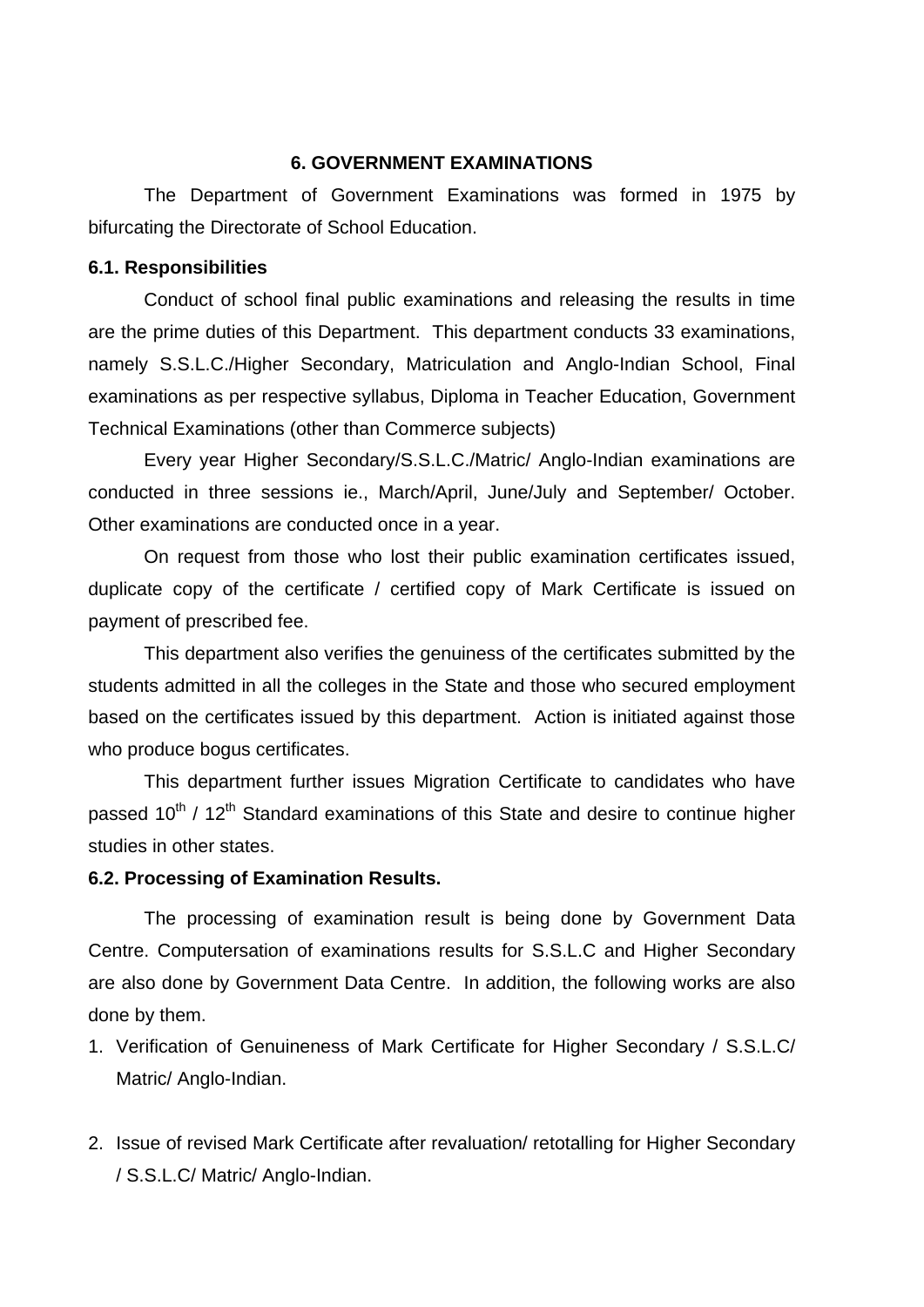### **6.3. Assistance to Union Public Service Commission / Staff Selection Commission**

On behalf of Government of India, this Department conducts all U.P.S.C. / S.S.C. examinations at Chennai centre every year, which includes Civil Services examination. Nearly 14 examinations of U.P.S.C. and 12 examinations of S.S.C. are conducted.

This Department assists Teachers Recruitment Board also in conducting written examinations.

### **6.4. Mark Certificates**

 From March 2000 onwards the mark certificates of Higher Secondary / S.S.L.C. / Matric / Anglo – Indian examinations are printed and issued to candidates in bilingual languages viz., Tamil & English.

### **6.5. Results of Examinations**

 The results of the Higher Secondary S.S.L.C. / Matric / Anglo-Indian examinations with marks are made available through private websites also, on the day of publication of results.

# **6.6. Retotalling of Marks in Answer Scripts and obtaining Xerox copy of answer paper.**

 This facility is available to all the candidates in all subjects in the Higher Secondary as well as S.S.L.C. / Matric / A.I.S.L.C. and the candidates of Diploma in Teacher Education Examination.

 To maintain transparency in valuation of +2 Answer sheet, Xerox copies of answer sheets were issued only for seven subjects to the candidates. From March 2009 this system has been extended to all subjects.

### **6.7. Special Supplemental Examinations**

 Special supplementary public examination are conducted in the month of June for the students failing in one or two or three subjects in S.S.L.C. and Higher Secondary Examinations held in March, so as to enable them to join in Higher studies immediately without wasting a whole academic year.

### **6.8. National Talent Search Examination.**

The National Talent Search Examination is conducted by this Department on behalf of NCERT. Students who were studying in  $10<sup>th</sup>$  standard and those who have secured 60% and above marks in  $9<sup>th</sup>$  standard were eligible to apply for NTSE examination. From 2006 onwards the scheme was revised and the student who are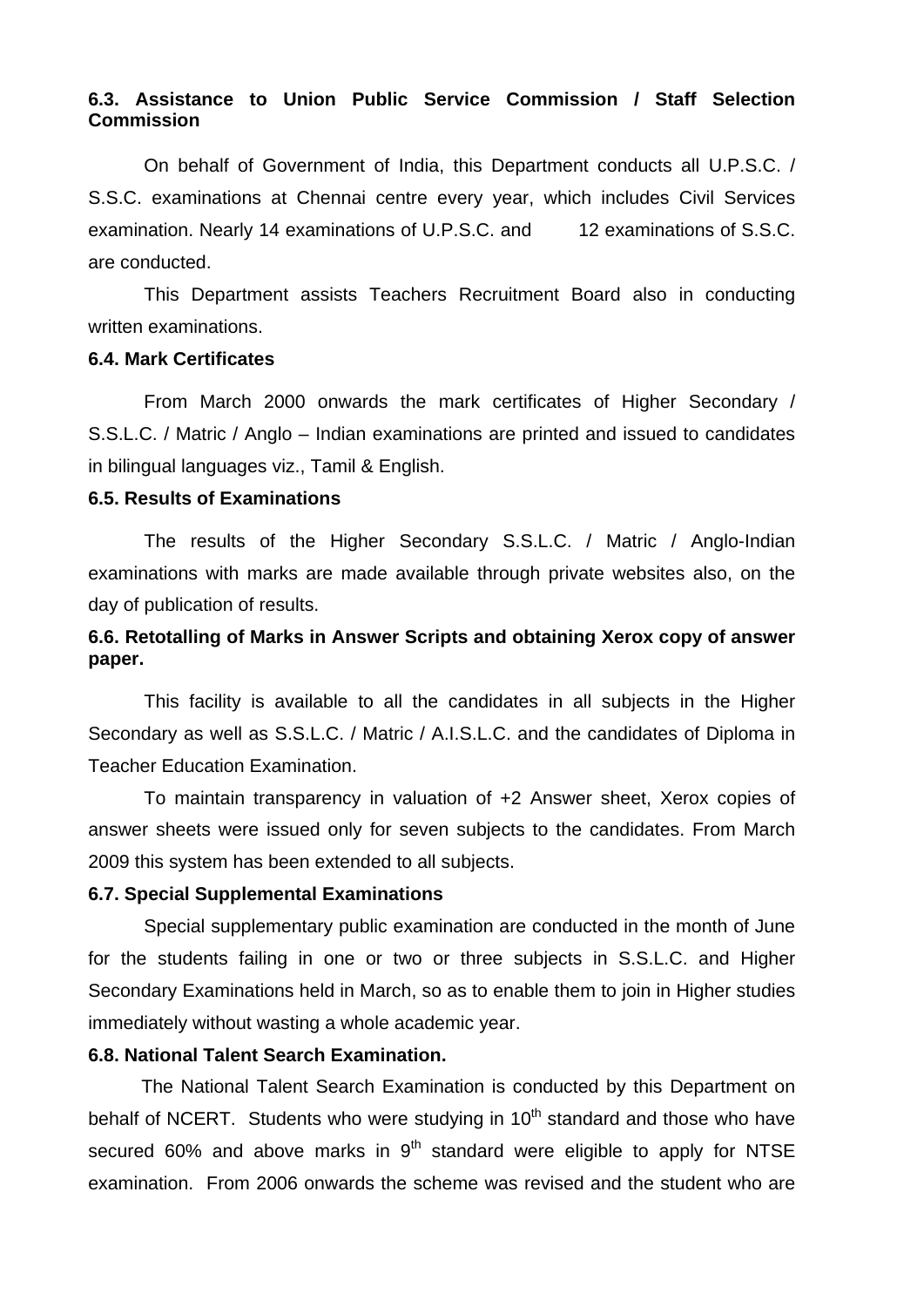studying in  $8<sup>th</sup>$  standard during that particular academic year and those who have secured 60% and above marks in  $7<sup>th</sup>$  standard are eligible for this examination.

 After the publication of result of Ist level examination by the Directorate, the IInd level examination is conducted by NCERT at National level followed by Interviews. The selected students are awarded Rs.500/- per month as Scholarship from  $9<sup>th</sup>$  standard upto Ph.D. level. For Ph.D. degree, the scholarship will be paid at the UGC rates for a maximum period of 4 years.

### **NEW SCHEMES IMPLEMENTED DURING THE YEAR 2008-09**

## **6.9. Five minutes extra time for filling up of particulars of candidates' as stress free time.**

 From March 2008 examinations 10 minutes extra time has been granted for the students appearing for Xth std and Plus 2 examinations, for every subject at the beginning to go through the question paper, do mind mapping and prepare themselves psychologically before taking the examination. This would be extremely beneficial to students in rural areas traveling long distances to reach the examination hall.

In addition to the extra time of 10 minutes as concentration time allowed, Stress free time of 5 more minutes has been allowed from March 2009 examinations (upto 10.15 a.m.) for filling up of particulars of candidates like register number in the answer sheet.

#### **6.10. Conducting of National Means cum Merit Scholarship Scheme Examinations**

The Central Government have introduced the scheme of "National Means cum Merit Scholarship" scheme benefiting 6,695 students in Tamil Nadu. The Directorate of Government Examinations conducts the National Means Cum Merit Scholarship Scheme Examinations and to select the candidate based on the rule of reservation and marks obtained in the examination for getting scholarship.

According to the Scheme candidates who have passed  $8<sup>th</sup>$  Standard and whose parental income does not exceed Rs.1,50,000/- will get a sum of Rs.6000/- as Scholarship per annum each year at the rate of Rs.500/- per month from  $9<sup>th</sup>$  Standard onwards upto 12<sup>th</sup> standard. For the Academic Year 2007-08, this examination was conducted during August 2008. For the Academic Year 2008-09, examination was conducted during November 2008.

#### **6.11. WEB SITE**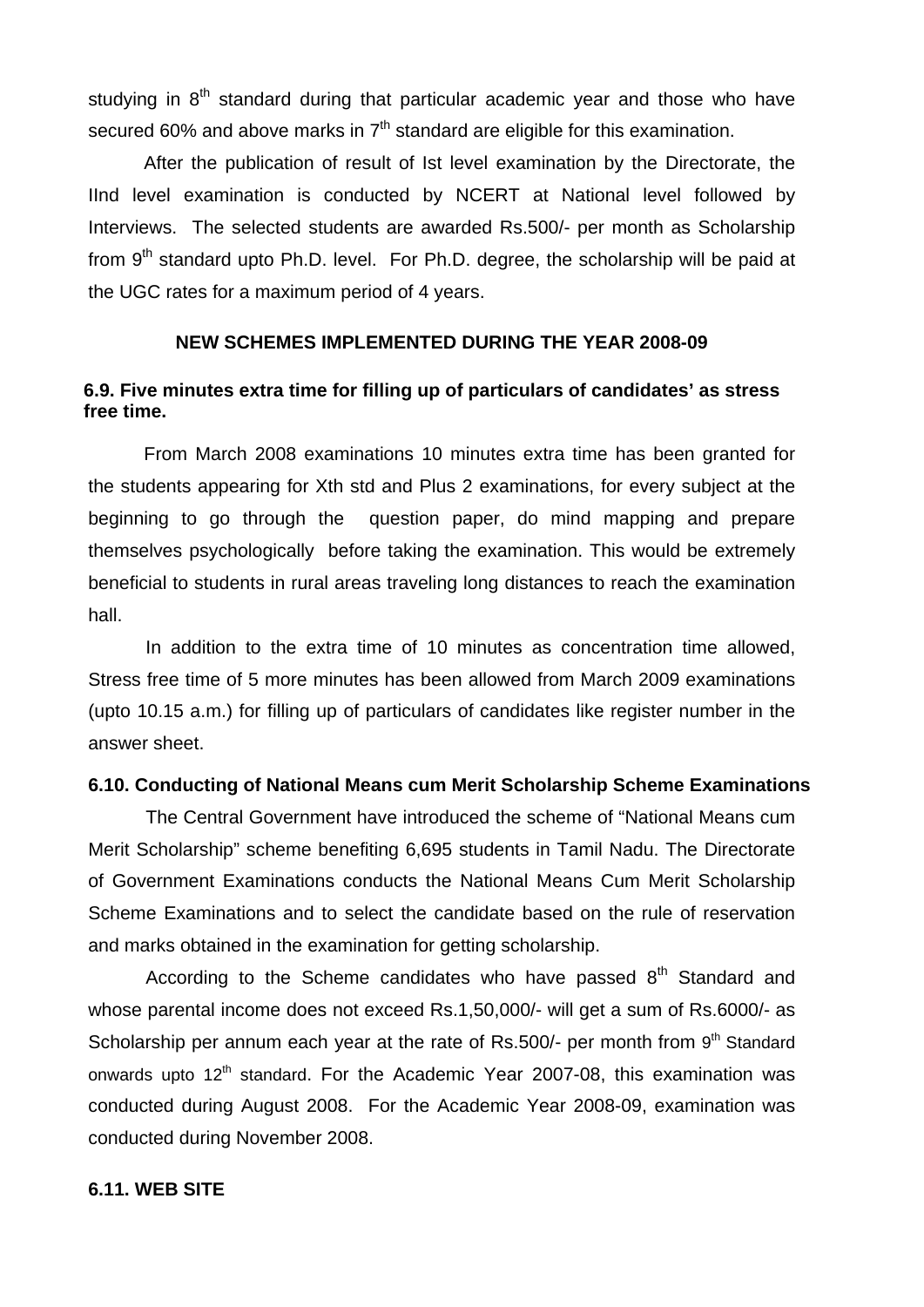An exclusive web-site for this department with the address www.tn.gov.in/dge is in place for displaying the details such as Time-Table, Format of Application Forms, fees for duplicate certificate and Certified Copy of Marksheet (CCM) in respect of various examinations conducted by this department. For the benefit of the student community, previous year question papers of Higher Secondary and SSLC Public Examinations have been hosted in this website.

#### **7.TEACHERS RECRUITMENT BOARD**

 The Teachers Recruitment Board was constituted in the year 1987, with the objective of selecting qualified and efficient teachers. The Board selects teachers for schools on the basis of registration seniority in the Employment Exchanges, by conducting interview for recruitment of Lecturers for the Government Arts & Science Colleges and holding written Examination for recruitment of Lecturers of Engineering Colleges and Polytechnics.

### **7.1. Plans for 2009-2010**

(i) The Teachers Recruitment Board is taking action to recruit **5773** Secondary Grade teachers for Elementary Education Department based on Employment Seniority and 33 Assistant Educational Officers through competitive written Examination.

 (ii) The board is taking action to recruit **1195** posts of Lecturers in the Tamil Nadu Collegiate Educational Service for Government Arts & Science Colleges and Colleges of Education.

(iii) The Teachers Recruitment Board is taking action to recruit 15 Lecturers (Senior scale) and 7 Lecturers (Pre-law) for Government Law Colleges, through Competitive Written Examination. The Board has formulated syllabus which will be published in the Tamil Nadu Government gazette.

#### **7.2. Website:**

For the benefit of Public to know the various stages of recruitment the details of vacancies, schedules of selection examination, marks obtained by the candidates in the written examination and the final selection list after verification of certificates etc., are uploaded in website http://trb.tn.nic.in of Teachers' Recruitment.

## **8. TAMILNADU TEXTBOOK CORPORATION**

 The main objective of the Tamil Nadu Textbook Corporation is to print and supply quality Text Books to students in time at an affordable price. The Mission of the Corporation is to ensure availability of quality Text books at free of cost to all the students studying under the State Board Syllabus from standards  $1<sup>st</sup>$  std to  $12<sup>th</sup>$  std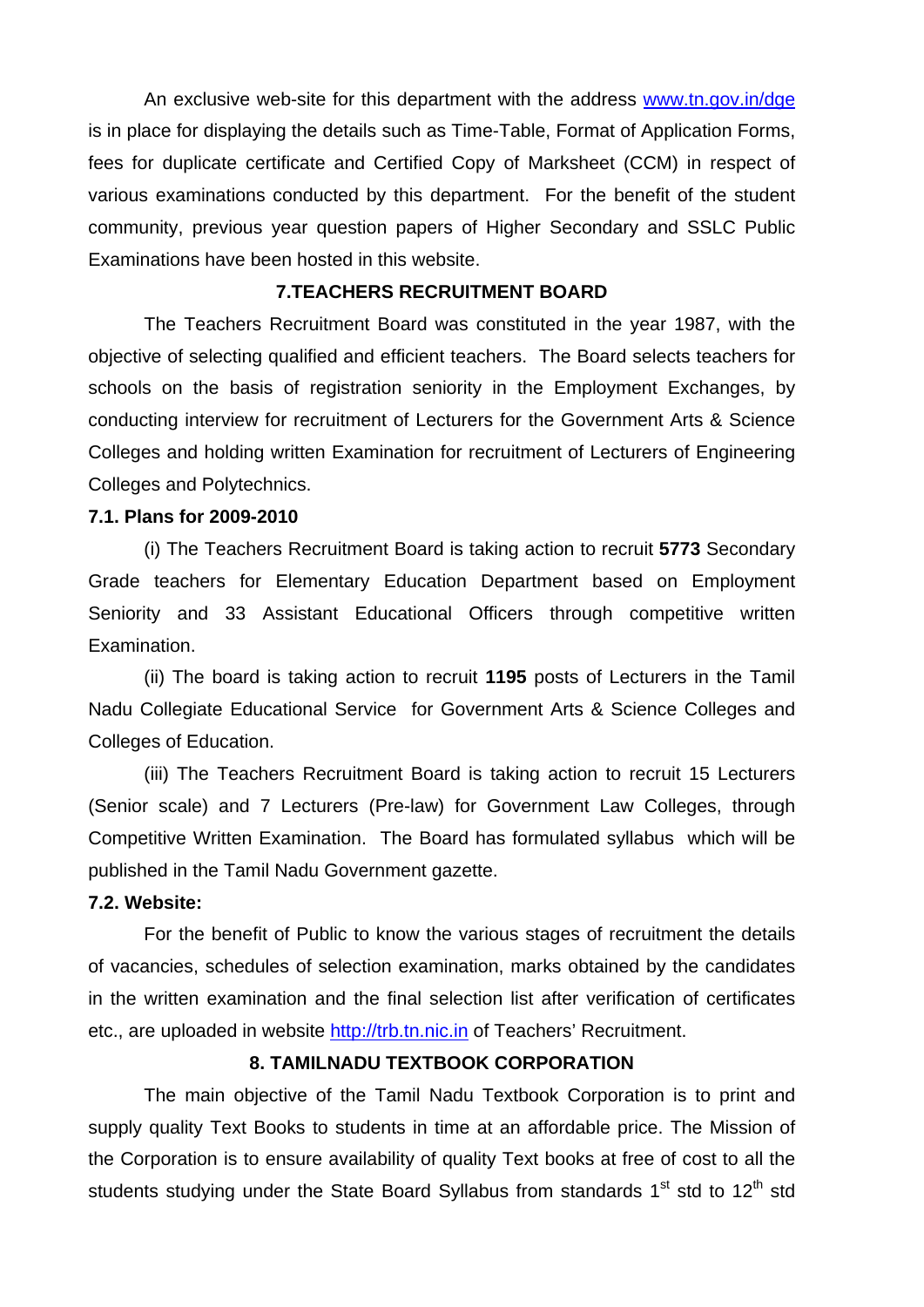and to provide free books to Adi Dravidar and Tribal Welfare and Backward, Most Backward and Minorities Welfare Department Schools.

# **8.1. Textbooks**

The Tamilnadu Textbook Corporation prints a total of 502 titles for  $1<sup>st</sup>$  to  $12<sup>th</sup>$ Std., consisting of 529 Text books (including Vol. I and Vol. II) as well as books for Vocational Training and Source books for Diploma in Teacher Education. The detail is as under:-

- Textbooks for 1-12 Stds. of State Board Syllabus
- Vocational Textbooks for +1, +2
- $\bullet$  10<sup>th</sup> Std. books for Matriculation and Anglo-Indian Schools
- Environmental Educational Books for VI to XII Std.
- Diploma course in Engineering Books for First and Second semester of **Polytechnic**
- Textbooks and Readers for minority language students from Stds. 1-10 and Language books only for +1, +2 Students.
- Source books for Diploma in Teacher Education.
- Guides for Std. 10<sup>th</sup> and  $+2$  students of Adi Dravidar, Backward classes and Most Backward Department Schools.
- Question Bank, Solution Book and Model Question booklet for X and XII Students for Parent Teachers Association.

# **8.2. Free Textbooks**

 The Corporation prints and supplies Free Textbooks to all the students enrolled from Standards  $1<sup>st</sup>$  to  $12<sup>th</sup>$  in the Government Schools, Government Aided Schools and Students studying in State Board syllabus in Tamil Medium in the Self Financing Schools. Tamil Readers from  $1<sup>st</sup>$  to  $12<sup>th</sup>$  Standards are also supplied free of cost to the students studying in Matriculation schools from the academic year 2007- 08.

# **8.3. Free Books to the other Departments**

 Requirement of books to the Adi Dravida and Tribal Welfare Schools, Backward, Most Backward Classes and Minorities Welfare Department Schools, Social Welfare Department Schools and Forest Department schools are supplied directly to the concerned Departments through the Regional Offices of this Corporation.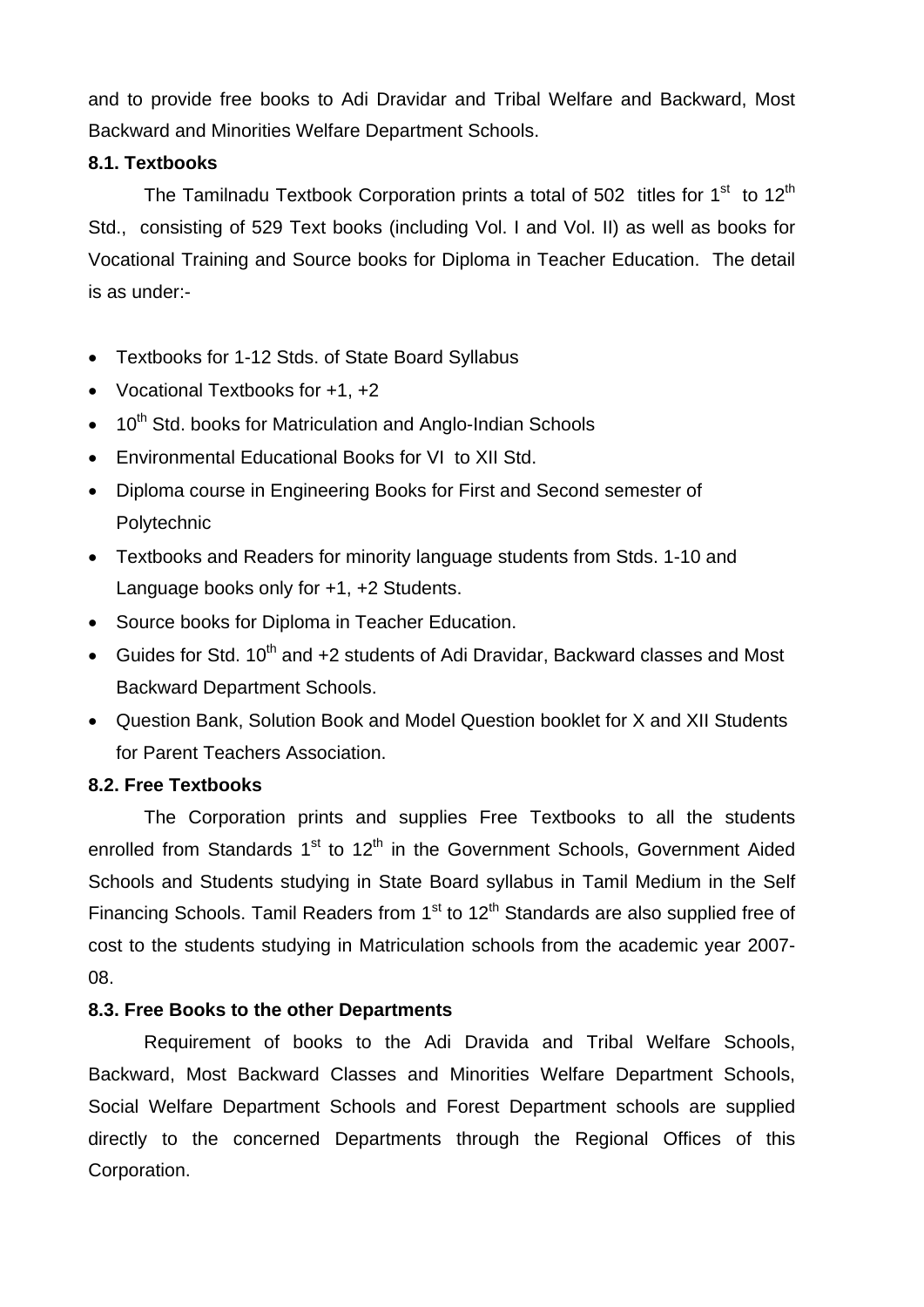### **8.4. Supply of free Textbooks to the Tamil students in other states**

 Tamilnadu Textbook Corporation supplies Textbooks free of cost for the benefit of Tamil Students in other States viz., Mumbai Municipal Corporation 2) Delhi Tamil Sangam 3) Ahamedabad Municipal Corporation 4) Andaman Nichobar Administration and Tamil Aiykya Sangam, Kochin.

### **8.5. Notebooks**

 Tamilnadu Textbook Corporation brings out notebooks also for Adi Dravidar and Tribal Welfare Department Schools, Backward Classes, Most Backward Classes and Minorities Welfare Department Schools, Social Welfare Department Schools as well as for open market sales.

#### **8.6. Flood Relief**

 In the month of November-December 2008, large number of districts got Flood affected due to heavy rain fall / Cyclone. In pursuance of the Hon'ble Chief Minister's announcement the Tamilnadu Textbook Corporation distributed Text Books free of cost for standard 1-12 in the flood affected areas.

#### **8.7. Website**

Tamil Nadu is the only State in the country to publish Textbooks from 1 to  $12<sup>th</sup>$ Stds. on the web – site.

 The Tamilnadu Textbook Corporation has brought out 529 books in six languages namely Tamil, English, and the Minority languages (viz) Telugu, Malayalam, Kannada and Urdu. Out of 529 books, 348 books have been hosted in the web site www.textbooksonline.tn.nic.in. 21 Books pertaining to DTERT and Xth class of matriculation schools were added on the Web-site from  $8<sup>th</sup>$  of September 2008. The launching of remaining 160 Textbooks will be taken up in a phased manner.

#### **9. PUBLIC LIBRARIES**

The noble vision of this department is to promote library movement as a people's movement.

## **9.1. Mission:-**

- 1. Popularising Library Movement as people's movement
- 2. Providing Libraries with adequate infrastructural facilities
- 3. Providing adequate reading materials
- 4. Resource building and mobilisation of funds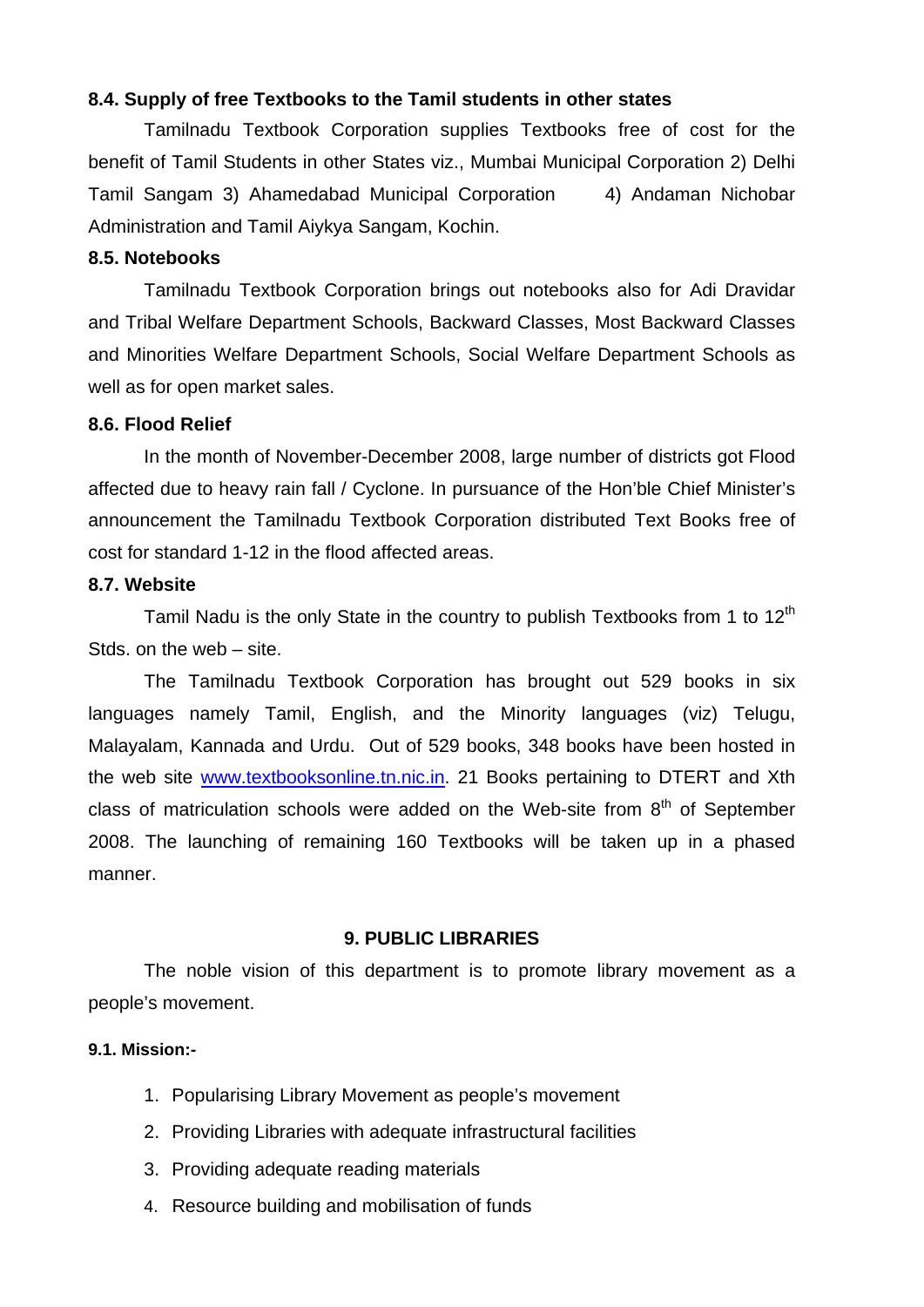## **9.2. Strategies:-**

- I. Providing easy access and " Library to all" by opening of New Libraries
- II. Computerization of Libraries
- III. Digitalization of Libraries
- IV. Creation of Web-Site
- V. Create awareness among Public
- VI. Resource Mobilisation for Library service
- VII. Opening of Civil Service Study Circle in major libraries
- VIII. Construction of Library Buildings
	- IX. Provision of Multi Media facilities to Children section in District Central Libraries
	- X. Adoption of Libraries by Private Organization
- XI. Organisation of Book Park with Book Sellers / Publishers.
- XII. Conducting Library Improvement Conferences.

 Public Libraries are established in Tamil Nadu under the provisions of the Tamil Nadu Public Libraries Act, 1948. A separate directorate for the Public Library was formed in the year 1972, to improve the Library services in the State. At present, 3924 libraries in various categories as detailed below, are functioning in the State.

| (1) State Central Library      |      |
|--------------------------------|------|
| (Connemara Public Library)     |      |
| (2) District Central Libraries | 30   |
| (3) Branch Libraries           | 1567 |
| (4) Mobile Libraries           | 12   |
| (5) Village Libraries          | 1827 |
| (6) Part-time Libraries        | 487  |
|                                |      |
| Total                          | 3924 |
|                                |      |

## **9.3. Computerization**

The Public Libraries are being computerized, so as to improve the library

services

 The following Libraries are computerized and provided with Internet and E-mail facilities.

- 1. Connemara Public Library, Chennai.
- 2. 30 District Central Libraries
- 3. 100 Branch Libraries situated in Corporation / Municipal areas.

In addition 50 Libraries are being computerised during the year 2008-09.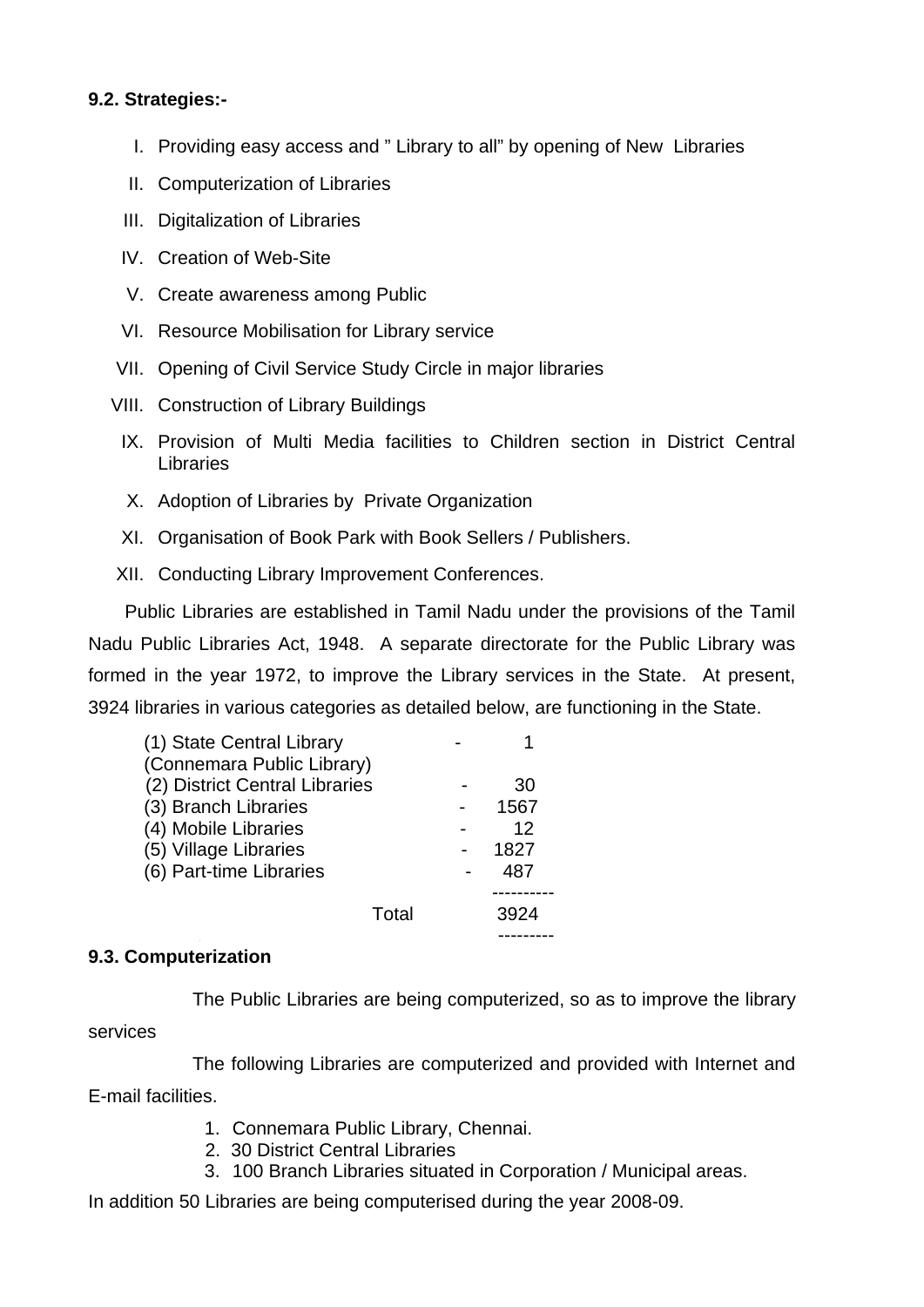### **9.4. Digitalization of Library**

 To preserve the old and rare books in compact discs (CD), separate section with 5 scanners is functioning in the Connemara Public Library. The digitalisation includes news papers and old collections of Connemara Public Library. The work relating to Preservation of old and rare collections of Connemara Public Library in CD form is also being carried out under in TTDSV Digital Library Project using 9 Scanners separately

### **9.5. Creation of Web-Site**

 The creation of website is very much essential to know the details about the functioning of libraries without entering into the libraries from the residence or elsewhere. Details can be made available to the readers from the website.

 A Website is created for the Connemara Public Library and the website in www.connemarapubliclibrarychennai.com more informations useful to the public are made available in the website.

Action is being taken for Creation of website for the Directorate of Public Libraries and the District Central Libraries in the State.

### **9.6. Introduction of Library Software**

 State Central Library, 30 District Central Libraries, 1567 Branch Libraries 1827 Village Libraries are functioning in the Public Libraries Department. The issue of books and lending of books to the members can be done through computers in a phased manner. To implement this, there is a need for the library software. Library software will be created soon.

### **9.7. News Letter**

 On behalf of the Public Libraries Department, a quarterly magazine **"POTHU NOOLAGA CHEITHI MADAL**" is being published since 1996. Developmental activities of the Department and informations about library movement are highlighted, in it and it is well received by the Public. So far, 50 issues have come out.

### **9.8. Vasakar Vattam**

 In order to make the library movement a public movement and to develop the reading habits among the Public, a forum called **"VASAKAR VATTAM"** (Readers' Forum) is formed for every library comprising of educationists, readers and local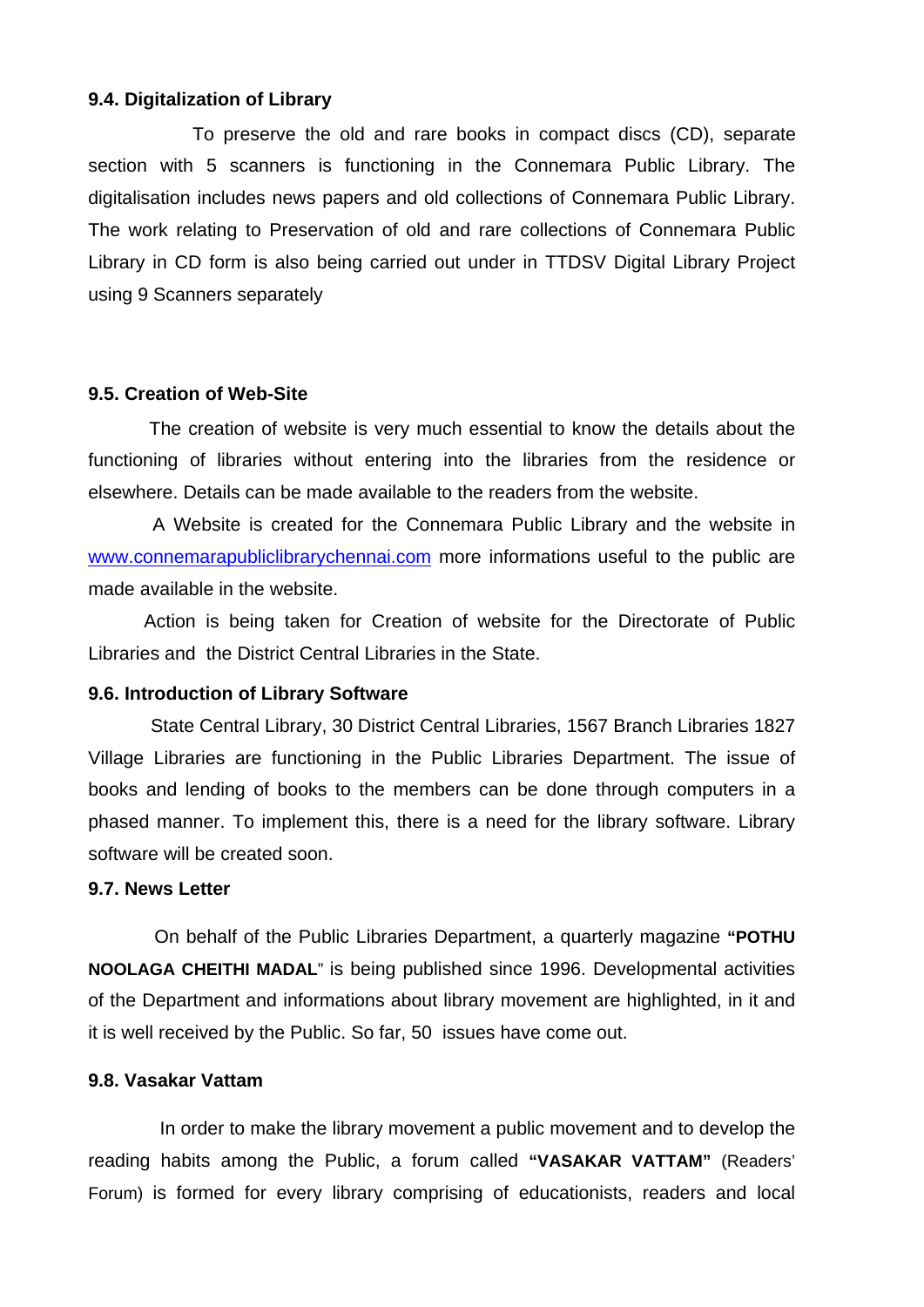prominent persons etc., This Forum is periodically conducting Book Review, Literary Lectures, etc. Vasakar Vattam has been formed in all the 30 District Central Libraries and 1567 Branch Libraries.

## **9.9. Raja Rammohun Roy Library Foundation Assistance**

 The Raja Rammohun Roy Library Foundation, Kolkata, is an autonomous organisation functioning under the control of Ministry of Culture, Government of India**.** The Foundation is rendering financial assistance under matching and non-matching assistance to the States for developing library service. The Public Libraries Department of Government of Tamilnadu is availing the maximum assistance of Rs. 200/- lakhs every year from the Foundation. The financial assistance is utilized for purchase of Books, Computers, Book Racks, Training Programme and Construction of Library Buildings, etc.

## **9.10 Purchase of Books**

 In order to provide public with the recent, costly and valuable books, books are being purchased for the libraries every year under centralized purchase system for about Rs.10/- Crores, for both Tamil and English. The maximum number of copies of Tamil Books purchased for Libraries has been enhanced from 750 to 1000, in the year 2008-09.

 The amount spent and the number of books purchased for the last few years, are given below:

| <b>SI.No</b> | Year      | <b>Amount in Lakhs</b> | <b>No of Titles</b> |
|--------------|-----------|------------------------|---------------------|
|              | 2006-2007 | 171.00                 | 419                 |
|              | 2007-2008 | 1792.00                | 7214                |

## **9.11. Civil Services Study Circle**

 "Civil Service Study Circle" have been started in 150 Libraries including District Central Libraries and Libraries located in Corporation and Municipal areas for the benefit of the youth of the downtrodden and weaker sections to participate in the Competitive Examinations conducted by various organizations such as the TNPSC, UPSC, Banking Services Recruitment Board, and Railway Recruitment Board etc. and to appear for the Civil Services examinations. During this year, 50 more Civil Services Study Circle are to be opened.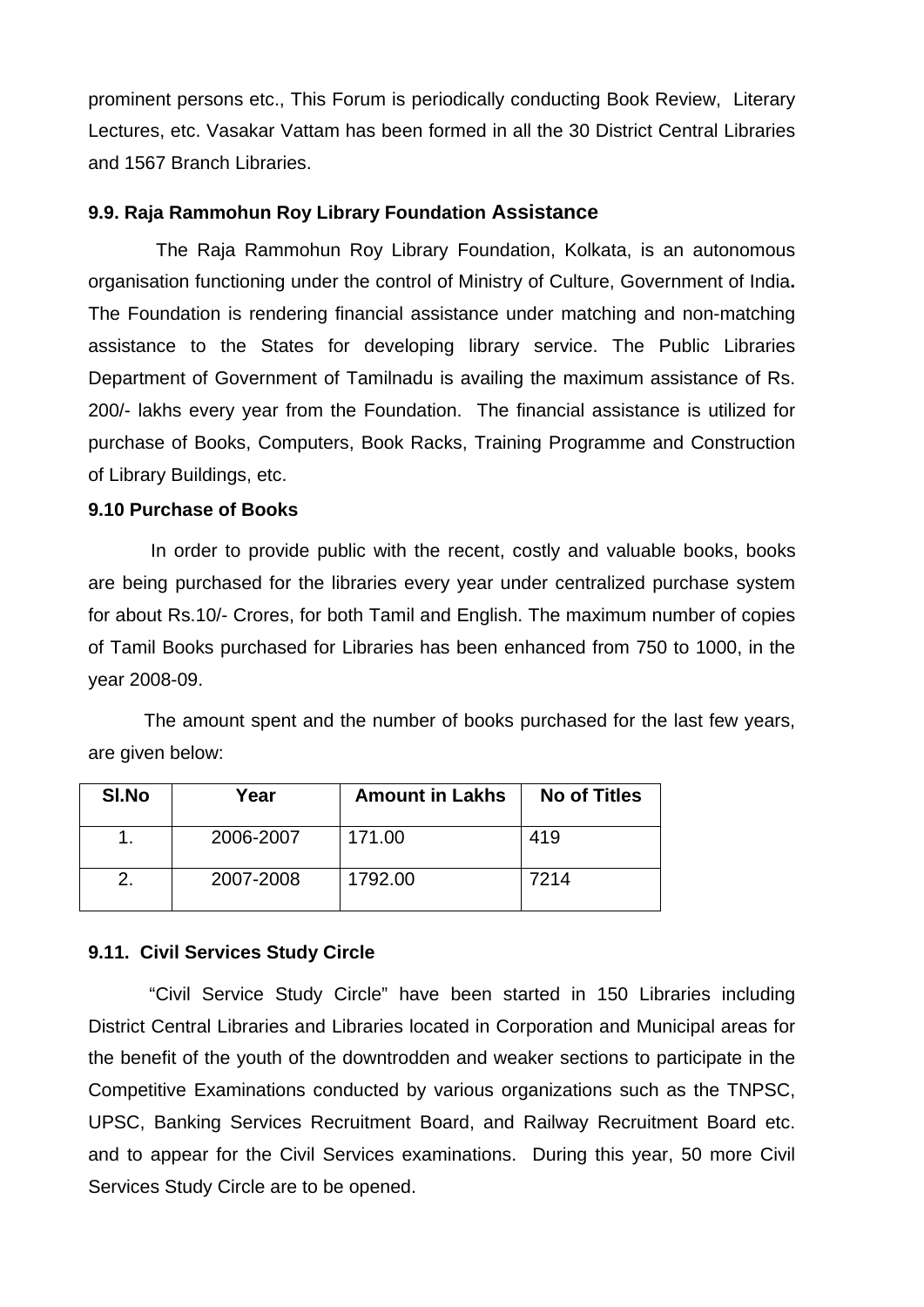### **9.12. Construction of Library Buildings**

Out of 3924 Public Libraries, 1611 Libraries are functioning in own buildings, 2010Libraries are functioning in rent-free buildings and 303 Libraries are functioning in rented buildings. Construction of Library building is taken up mostly through MLA or MP Fund or District Development Fund.

 During this year, 47 library buildings are under construction at an estimated cost of Rs 5.31 crores. Special repairs to 62 libraries at an estimates of Rs 2 crores is also being carried out.

### **9.13. Multimedia to Children Section**

 The habit of reading books apart from text books should be developed at the young age itself. To inculcate the reading habit, Children section were started in the Libraries. Multimedia can make more interesting.

 Out of 30 District Central Libraries, this scheme was implemented in 10 libraries at a cost of Rs.2.00 lakhs each, by providing computers with multi-media software and toys.

### **9.14. Book Park**

 In order to develop reading habits among the public, a permanent Book Park has been established at Connemara Public Library, Chennai. Book Exhibitions are being conducted in the District Central Libraries every year during the celebration of National Library Week in the month of November, with the assistance of Book Sellers/Publishers. As this move is appreciated by the public at large, District level book parks were organised in Chennai, Coimbatore and Madurai, with the help of Book Sellers and Publishers Association of South India (BAPASI),Chennai.

### **9.15. Maraimalai Adigal Noolagam**

 Maraimalai Adigal Noolagam, a Government aided private library, with rich collection of Tamil literature was functioning in a dilapidated building at Lingi Chetty street, Chennai. Accepting the request of the Tamil Scholars and others, Government have issued orders to house the library in the Connemara Public Library campus. Accordingly, the library has been shifted to Connemara Public Library.

### **9.16. Anna Centenary Library**

Current science books, new publications, Historical works as well as reference books still remain beyond the reach of common man and poor students and therefore, to ensure their easy accessibility, the Government have decided to establish a 'Anna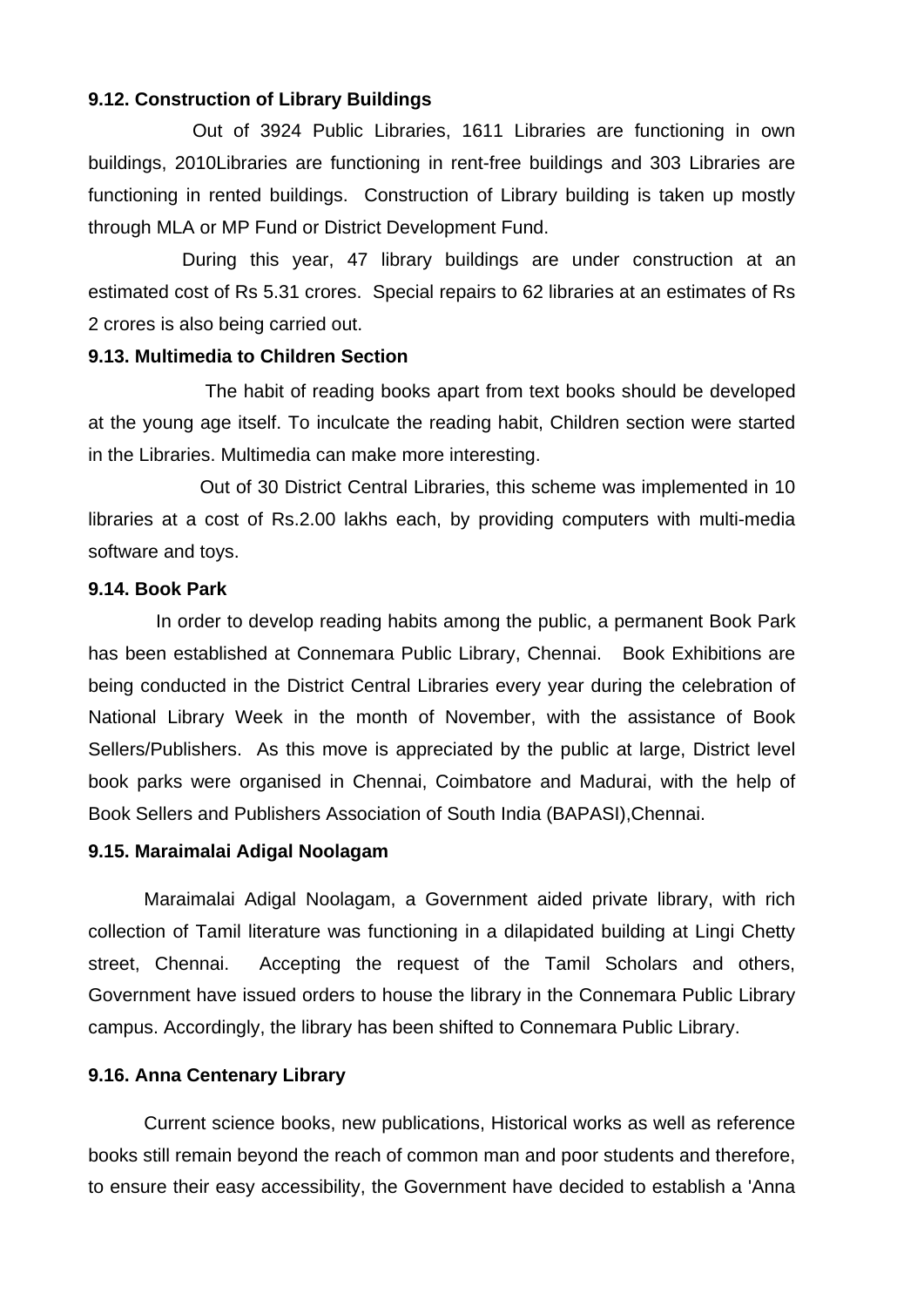Centenary Library' of international standard at Chennai. This Library will have all books and internet-based publications with modern infrastructure and will be an enormous model library. The total cost of this project will be about Rs.165 crores. This project is now being carried out swiftly.

### **9.17. Formation of Welfare Board**

Government have decided to establish a Welfare Board for the welfare of Book Publishers, Book Distributors and the labourers working in the field. For this, Government have sanctioned a sum of Rs.50/- lakhs in the year 2008-09 and speedy action is being taken to establish Welfare Board.

### **9.18. Library Improvement Conference**

 The Library Improvement Conference paves the way for fulfilling the basic needs of the Libraries. Donations are received from the public to fulfil their needs in the form of land, buildings, furnituire, computers, book racks, books, etc,. Library Improvement Conference is organized by combining three or four districts. The first improvement conference was organized in Coimbatore by combining Coimbatore, Erode and Nilgiris Districts. The second improvement conference was organized in Theni by combining Theni, Madurai and Dindigul Districts. The third improvement conference was organized in Tiruchirapalli by combining Tiruchirapalli, Perambalur and Karur Districts. The fourth Improvement Conference was organized in Virudhunagar by combining Virudhunagar, Ramanathapuram and Sivagangai Districts. The fifth Improvement Conference was organized in Thiruvannamalai by comining Thiruvannamalai, Vellore and Villupuram Districts.

### **Connemara Public Library**

The vision of the Connemara Public Library is to preserve the old and rare books, newspapers and periodicals by copying them in CD and to impart training in Information Technology to enhance the service ability of the staff of the Library, for providing right information to the right readers in right time.

 The Connemara Public Library is the State Central Library under the provisions of the Tamil Nadu Public Libraries Act, 1948. The Library is also functioning as one of the National Repositories under the Delivery of Books (Public Libraries) Act, 1954 and it is eligible to receive copies of each publication including Newspapers and periodicals published in India as free of cost from the publishers. The Library also serves as the Information centre for United Nations and Asian Development Bank Publications.